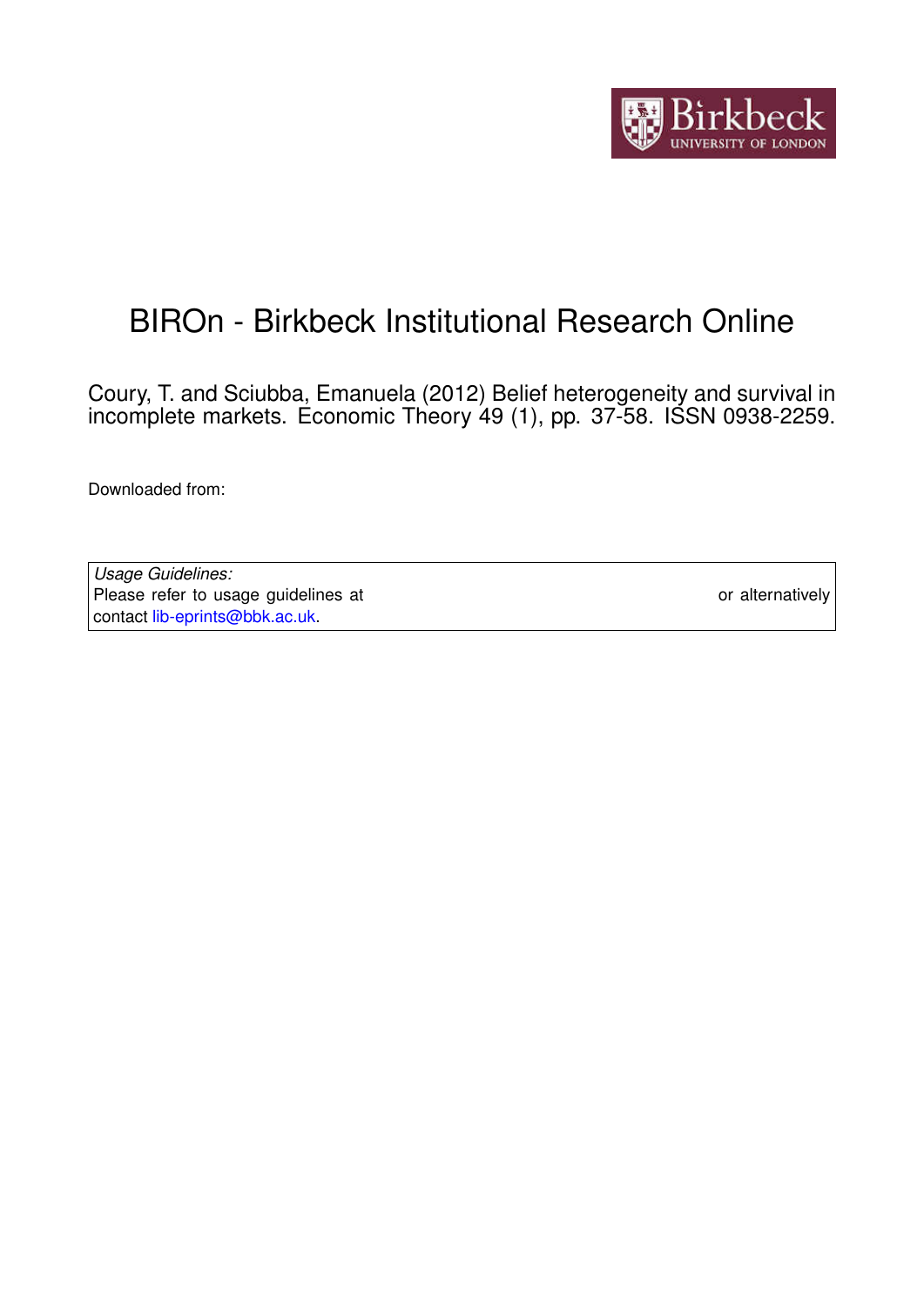

# Belief Heterogeneity and Survival in Incomplete Markets

Tarek Coury

### Dubai School of Government

Emanuela Sciubba

Birkbeck College

December 2009

Working Paper Series

No. 09-08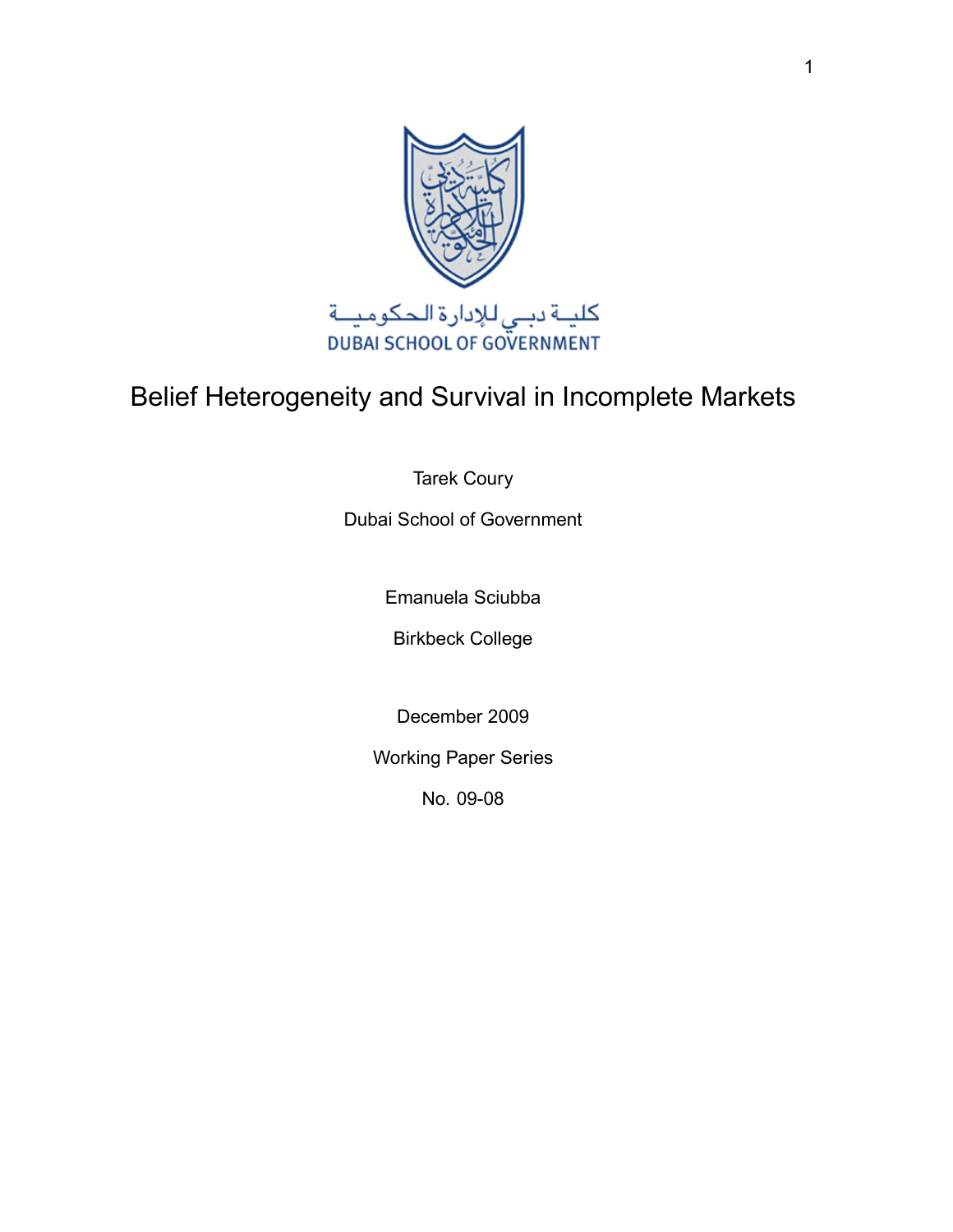# Belief Heterogeneity and Survival in Incomplete Markets

#### Tarek Coury

Dubai School of Government

Emanuela Sciubba

Birkbeck College

December 2009

The Dubai School of Government Working Paper Series is designed to disseminate ongoing research of potential interest to individuals and institutions interested in the development of public policy in the Arab world. Working papers are not formal publications of the Dubai School of Government. Circulation is designed to stimulate discussion and comment, often leading to further revision prior to formal publication. Findings and conclusions are solely those of the authors, and should not be attributed to the Dubai School of Government.

Tarek Coury is Assistant Professor of Public Policy at the Dubai School of Government and an Associate of the John F. Kennedy School of Government, Harvard University.

Emanuela Sciubba is a Lecturer in Economics and Birkbeck College, UK.

Send your comments to tarek.coury@dsg.ae. We thank seminar participants in Cambridge, Cornell, Leeds, and Oxford for helpful comments, along with conference participants at GET, SAET, ESWC and EEA. In particular, we thank Lawrence E. Blume, David A. Easley, Sujoy Mukerji and John Quah for substantive comments on earlier versions of the paper. In addition, we have benefited from the comments of three anonymous referees. All errors remain our own.

#### **Correspondence:**

Tarek Coury Dubai School of Government 7th Floor, Convention Tower Dubai, 72229, UAE E-mail: tarek.coury@dsg.ae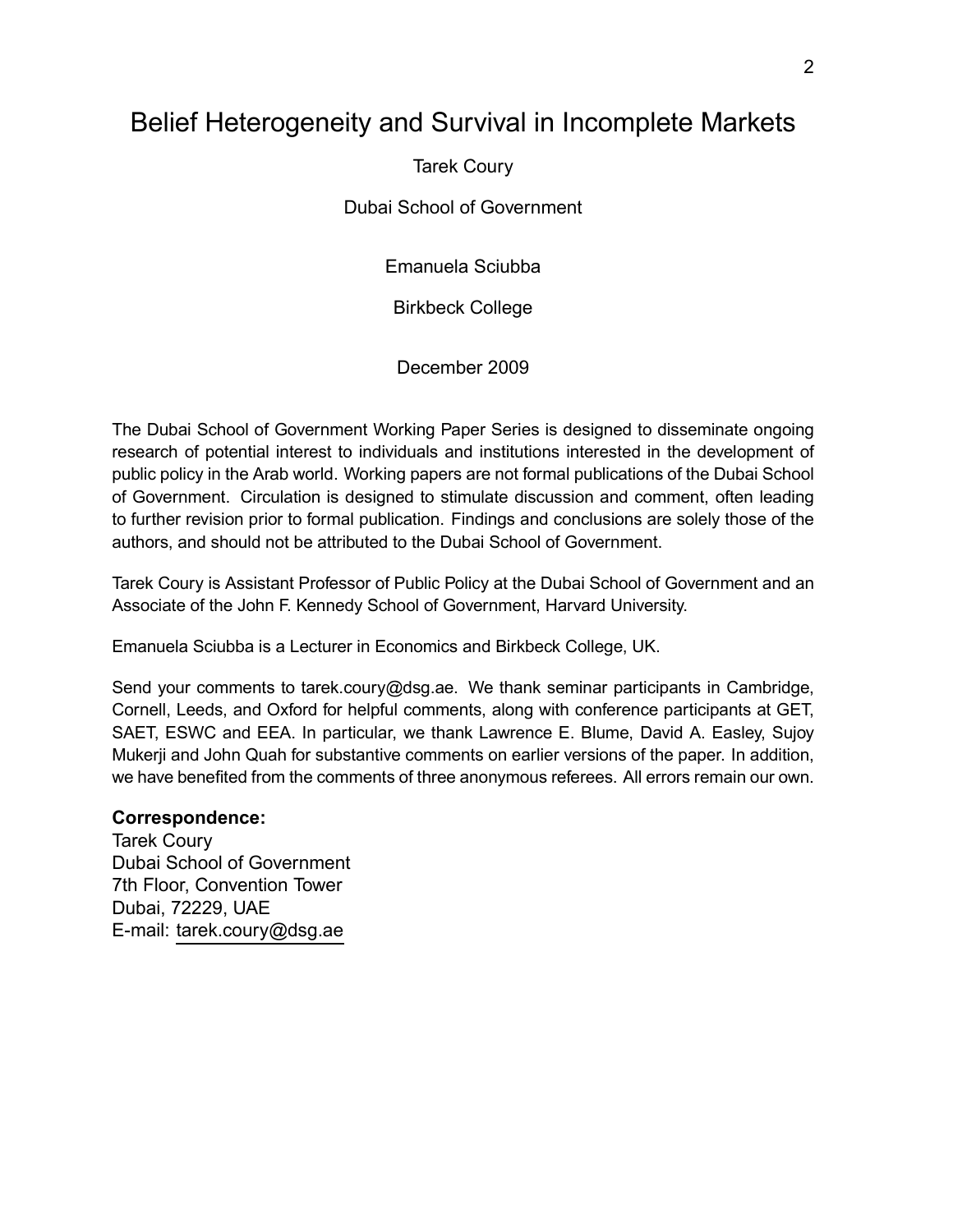**Abstract**: In complete markets economies (Sandroni [16]), or in economies with Pareto optimal outcomes (Blume and Easley [10]), the market selection hypothesis holds, as long as traders have identical discount factors. Traders who survive must have beliefs that merge with the truth. We show that in incomplete markets, regardless of traders' discount factors, the market selects for a range of beliefs, at least some of which do not merge with the truth. We also show that impatient traders with incorrect beliefs can survive and that these incorrect beliefs impact prices. These beliefs may be chosen so that they are far from the truth.

KEYWORDS: Incomplete markets, market selection, efficient markets, belief convergence.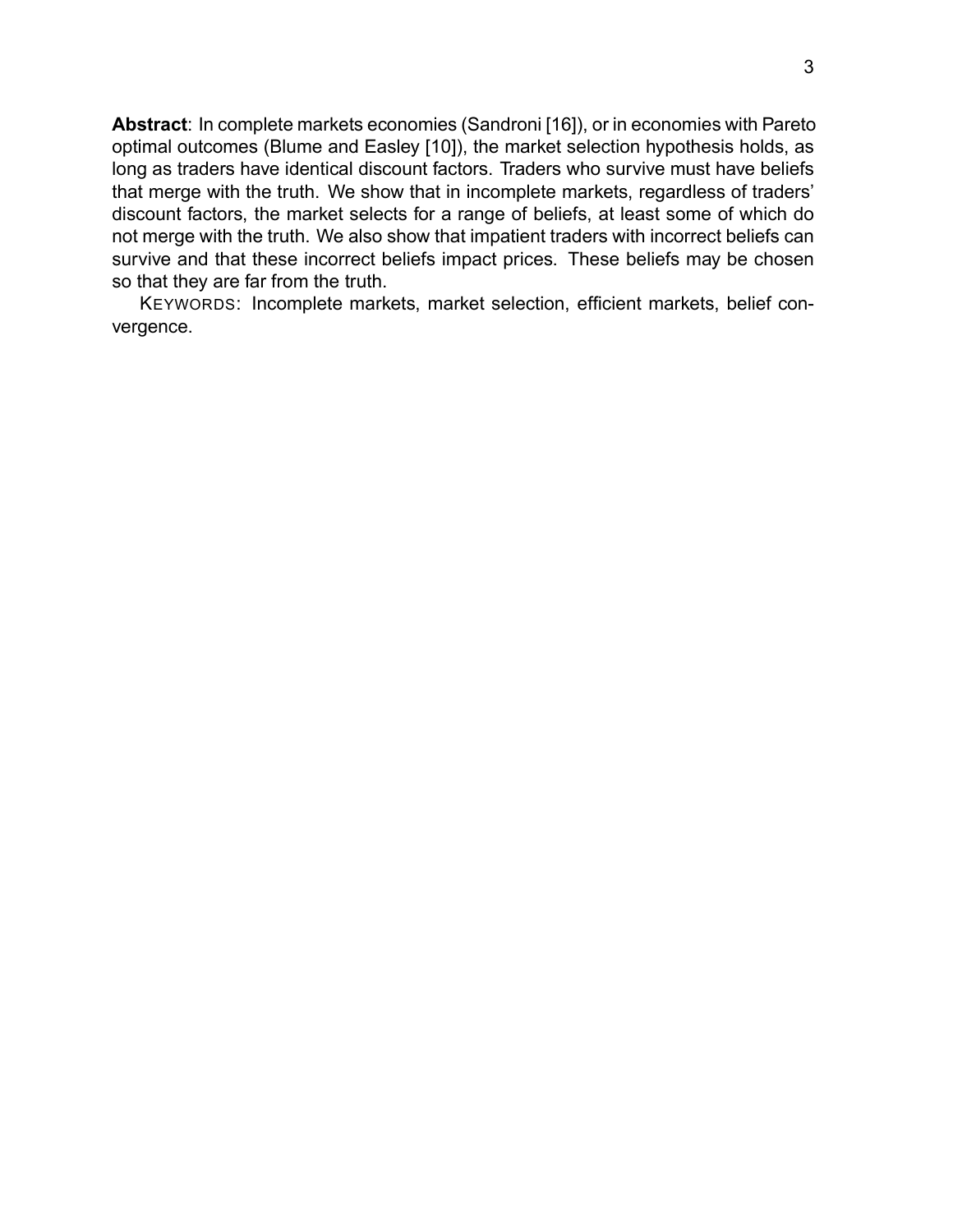# **1 Introduction**

Do markets select for correct expectations? The market selection hypothesis (Alchian [1], Friedman [13]) is one of the longest standing conjectures in economics. Traders who form more accurate predictions about future returns make more money at the expense of those who don't. In the long run all traders with inaccurate beliefs are driven out of the market and the only surviving ones have correct expectations. This hypothesis has a strong intuitive appeal and, if true, provides a robust justification to the assumption of rational expectations in both microeconomic and macroeconomic models. Given that long run market outcomes only reflect correct expectations, economists interested in the long run may as well assume rational expectations from the outset.

To test the validity of this conjecture, suppose that two traders disagree on the probability with which a particular state of nature occurs. If this disagreement does not have an impact on asymptotic wealth accumulation and survival, then Friedman's conjecture does not hold. Hence the market selection hypothesis requires that the trader with correct expectations is able to accumulate wealth at the other trader's expense by betting against him on the future realisation of that particular state of nature. It is only when there is a market that allows the two traders to make these bets that the trader with correct beliefs can actually accumulate more wealth than the other trader and drive him out of the market. When a state of nature can only be partially insured against by the existing market structure, the link between accuracy of beliefs and survival becomes weaker.

We know that when markets are complete [16], or when the allocation is Pareto optimal [10] correct beliefs are selected for by market forces<sup>1</sup>. In particular, heterogeneity of beliefs does not persist, and all surviving traders have either correct beliefs or beliefs which merge with the true probability distribution. Complete markets not only guarantee efficiency of the real allocation, but also informational efficiency, in that they force out incorrect beliefs. Blume and Easley [10] argue by providing counterexamples that the same need not hold when markets are incomplete. In this paper we show that in incomplete markets economies, regardless of traders' discount factors, the set of beliefs which are consistent with traders' survival contains beliefs that are not equivalent to the true probability distribution. So the market selection hypothesis does not hold in incomplete markets. We also show in a class of economies that there exist surviving traders with beliefs that do not merge with the truth and these beliefs matter: were they to adopt correct beliefs, equilibrium prices would change and they may no longer survive. These surviving traders may be more impatient than other traders with correct beliefs. This stands in stark contrast to Blume and Easley's result that surviving traders must have either beliefs closer to the truth than other traders or be sufficiently patient to compensate for their incorrect beliefs.

We consider an economy with an open ended future and a finite number of traders. Every period, traders trade securities to hedge their stochastic endowment risk. Preferences are of the expected utility form and utility from future consumption is discounted at a rate that is allowed to differ across traders. There are many consumption goods

<sup>&</sup>lt;sup>1</sup>This assumes that traders discount future consumption at the same rate so that their degree of impatience does not affect their survival.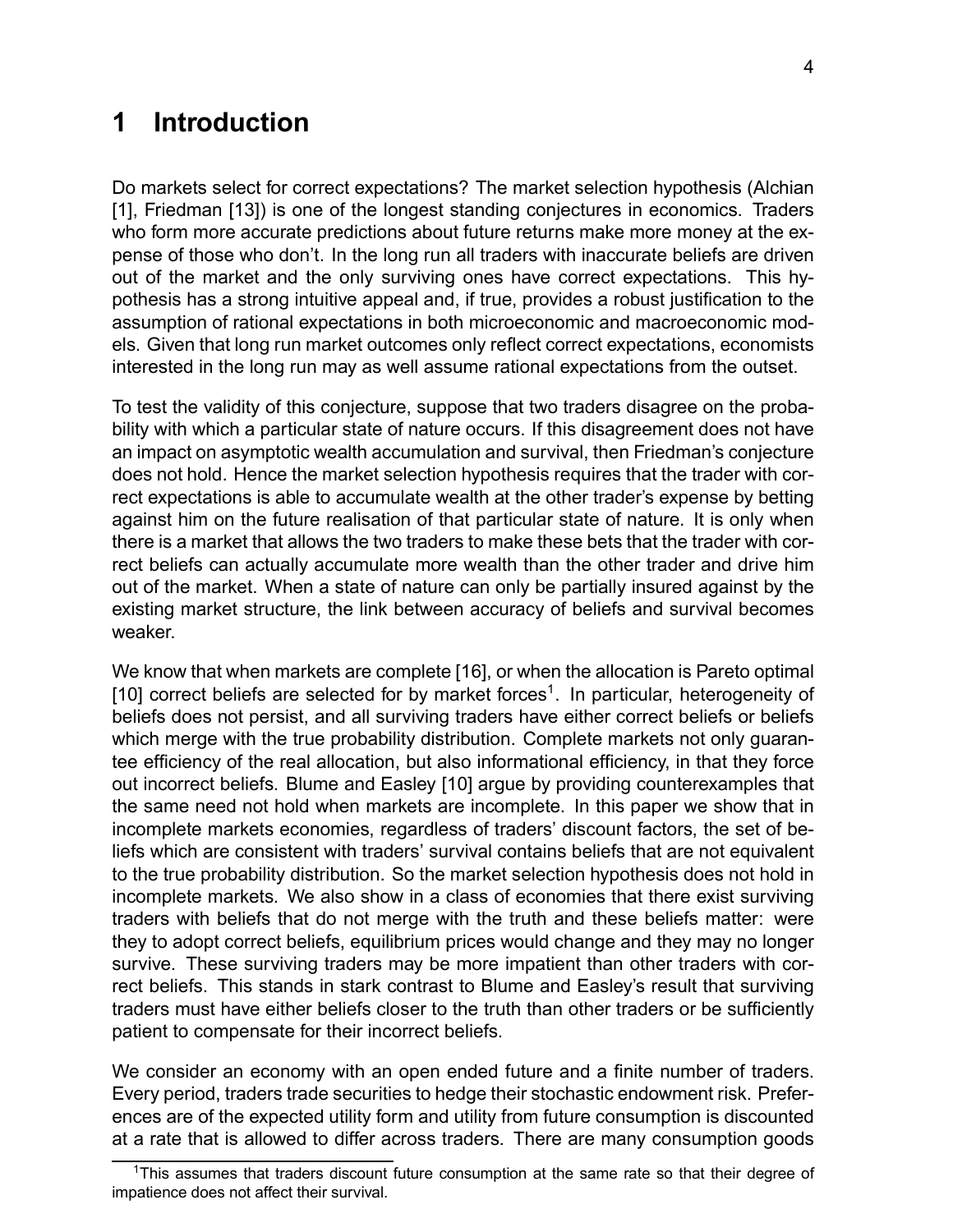each period, but the securities pay off only in terms of a numeraire good. Also, securities are short-lived. These last two assumptions do not affect the intuition of the result but considerably simplify the analysis and guarantee existence of an equilibrium (see Magill and Quinzii [15]). Otherwise, the asset structure is rather general in that the payoff matrix may change from period to period. The infinite horizon economy that we model satisfies conditions for existence of an equilibrium with a transversality condition. This requires traders not to borrow and roll over their debt *ad infinitum*.

Our first result is that traders who survive admit beliefs that are not equivalent to the true probability distribution. To prove our result, we introduce the notion of *observationally equivalent beliefs* as the set of probability distributions for some trader that are consistent with the same overall equilibrium. Given an initial economy and its corresponding equilibrium, if some trader were to adopt beliefs that are observationally equivalent to his original beliefs, then the new equilibrium outcome would remain unchanged. We then show that the set of observationally equivalent beliefs is a singleton under complete markets. By contrast, this set is not a singleton in incomplete markets. Moreover, there exists a probability distribution that belongs to this set that is not equivalent to the truth. This has straightforward and important consequences for belief selection in incomplete markets. Suppose that a trader survives, our first result shows that there are probability distributions that are not equivalent to the truth which are consistent with his survival. Hence incomplete markets fail to select for traders with correct expectations.

While our first result shows that incomplete markets select for a wide range of beliefs, our second result shows that surviving traders whose beliefs are incorrect affect asset prices.We consider a two-trader economy and the corresponding no-trade outcome. Assuming that the first trader has correct beliefs, we can assign a discount factor and beliefs to the other trader such that she is more impatient than the first trader, has incorrect beliefs and survives. These beliefs matter because the equilibrium price sequence of assets would change were she to adopt beliefs that are correct. This is because the truth does not lie within her set of observationally equivalent beliefs. Hence traders with incorrect beliefs who survive need not behave as though they know the truth. Note that these results do not hold in comparable complete markets economies.

The structure of the paper is as follows. In section 2 we summarise the existing literature. In section 3, we present the model: we start by providing the intuition for our main results in a simple two-period model (subsection 3.1), then we go on to describe the infinite horizon economy which always admits an equilibrium with a transversality condition. Section 4 contains our first result. Section 5 contains our second result. Section 6 concludes the paper. For ease of exposition, all proofs are in the appendix.

# **2 Related Literature**

The first attempts to validate the market selection hypothesis date back to the early 90s and address the related issue of whether markets select for rationality, with particular focus on the survival of noise traders. Shefrin and Statman [18] ask whether noise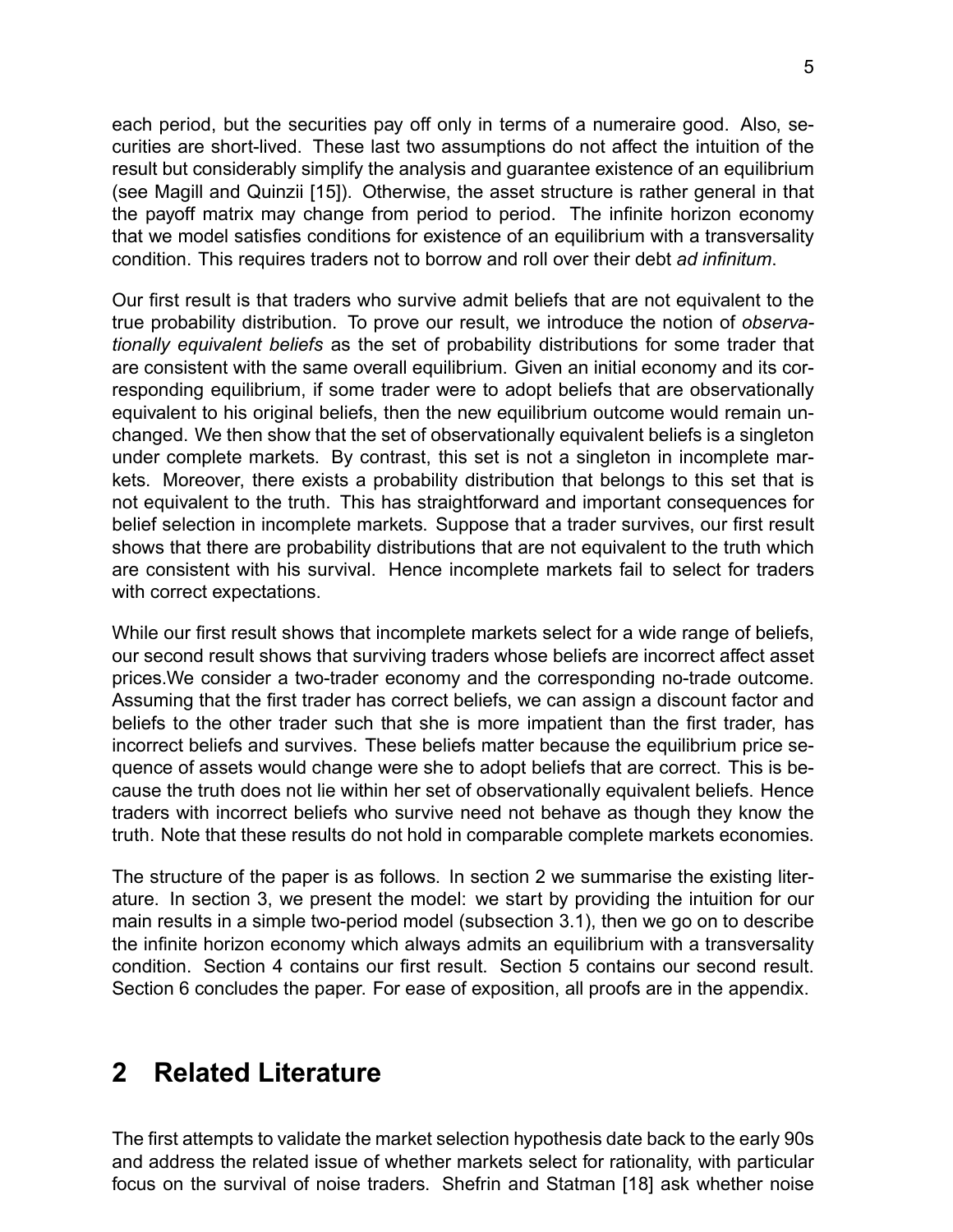traders survive in financial markets by developing a model where rational and informed Bayesian traders interact with traders that make systematic cognitive errors. They show that, provided that noise traders are patient enough and that they do not commit errors that are "too serious", they will not be driven to extinction by informed traders. De Long et al. [11] and [12] prove that noise traders can eventually come to dominate the market, if they unwillingly happen to make "good" cognitive mistakes. Biais and Shadur [6] consider a market where non-overlapping generations of buyers and sellers trade to share risk. They show that irrational traders, who misperceive the risk but enjoy a higher bargaining power, might outperform rational traders who correctly assess the distribution of the risk.

While this literature assumes asset prices to be exogenous, the paper by Blume and Easley [9] addresses the same problem in a market model, where asset prices are determined endogenously and reflect the dynamics of the wealth shares of the different types of traders, each represented by a portfolio rule. They find that, as long as traders save at the same rate, markets do not select for rationality, but rather for a specific attitude towards risk. In particular logarithmic utility maximisers with accurate beliefs accumulate wealth at a faster rate than any other trader. As a result, they determine asset prices asymptotically and drive to extinction any other trader. Hence within this framework markets do not select necessarily for rationality, but rather for a specific portfolio rule. Irrational traders, or traders with inaccurate expectations, may well survive if their mistakes or irrationality imply that their portfolio rules are closer to the portfolio rule of a log maximiser. On the other hand, rational traders with correct expectations may well vanish, if they happen to have the wrong attitude towards risk.

The results from this early literature are important in that they formalise through wealth dynamics what one might mean by market selection. They are also quite provocative because they make it very clear that expected utility maximisation and survival are distinct objectives. Hence rational behaviour is not necessarily selected for by market forces and the market selection hypothesis need not hold within this setting.

Sandroni [16] adopts the same notion of market selection and survival as in Blume and Easley [9], but differs from the earlier contributions in that he considers not only portfolio decisions but also savings decisions to be endogenous. In a Lucas trees complete markets economy where traders are expected utility maximisers and discount the future at the same rate, he finds that under mild conditions on traders' utility functions, only traders with correct beliefs survive. Hence, among rational traders, complete markets select for correct beliefs.

Blume and Easley [10] generalise Sandroni's result to any Pareto optimal allocation. For any optimal allocation, survival of traders is determined entirely by beliefs and discount factors; in contrast with [9], risk attitudes do not matter for survival. Among traders who discount future consumption at the same rate, it is those with most accurate beliefs that survive, irrespective of their utility function. In particular, if there are traders whose beliefs merge with the truth, they will be the only survivors. Blume and Easley [10] provide two interesting counterexamples that show that the same results need not carry through under market incompleteness, where in general allocations are not Pareto optimal.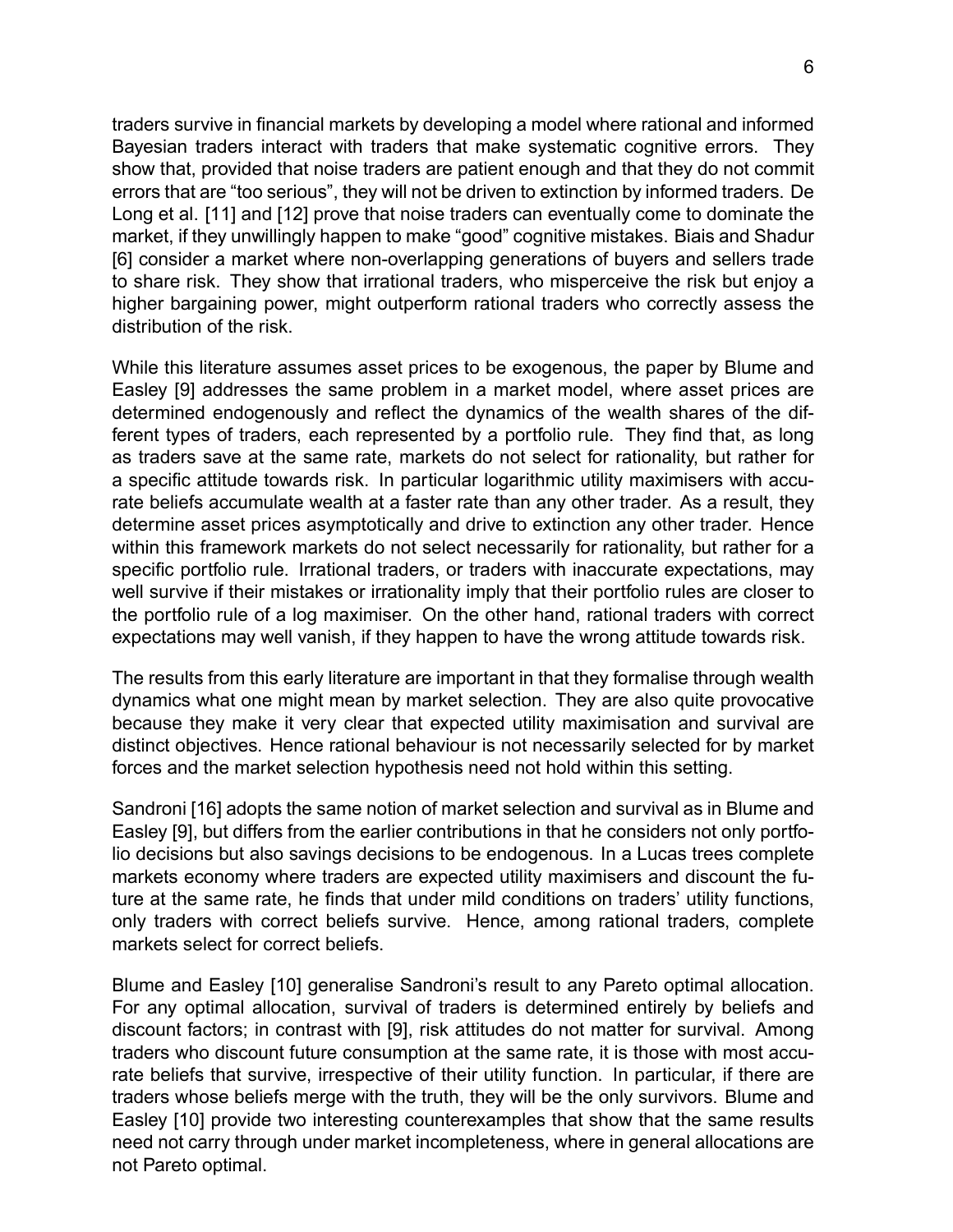In this paper we prove for a large class of incomplete markets economies that surviving traders need not have beliefs that merge with the true probability distribution. The fact that, under incomplete markets, opportunities to trade are restricted implies that traders with incorrect beliefs are not wiped out by market forces. As a result surviving traders' beliefs do not necessarily merge either with the truth or with other traders' beliefs, and so beliefs' heterogeneity is persistent and may matter (see section 5).<sup>2</sup>

## **3 The Model**

### **3.1 A Two-Period Example**

Consider a two period economy with a unique consumption good and where there are S possible states of the world tomorrow. Time is indexed by  $t = 0, 1$ . Traders can trade  $J \leq S$  securities whose period 1 payoff is the full rank  $S \times J$  matrix A. They trade these securities to hedge against their period  $1$  stochastic endowment  $\omega \in \mathbb{R}^S_{++}.$ Consumption takes place in period 1 only. In an equilibrium, period 0 asset prices  $q \in \mathbb{R}_{++}^J$  have to satisfy the no arbitrage equation:

$$
q = \frac{\pi_1^i}{\pi_0^i} A \tag{1}
$$

where  $\pi^i_1\,\in\,\mathbb{R}^S_{++}$  is trader  $i$ 's utility gradient and where  $\pi^i_0\,\in\,\mathbb{R}_{++}$  is a multiplier. The resulting ratio  $\frac{\pi_1^i}{\pi_0^i}$  is trader i's normalized utility gradient or his state price vector. In the complete markets case, we get the usual condition that this ratio is equated across traders.<sup>3</sup> Note that  $\pi^i_1\left(s\right)\,=\,\rho^i(s)v^{i\prime}(x^i(s))$  when traders have preferences of the expected utility form and their beliefs are represented by the probability distribution  $\rho^i$ . In the complete markets case, given an equilibrium outcome  $(x^*,q^*)$ , there exists only one set of beliefs (an  $S-$ dimensional normalized vector  $\rho^i$ ) such that  $q^*\pi^i_0=\pi^i_1A$ where  $\pi_1^i\left(s\right)=\rho^i(s)v^i(x^{*i}(s))$ . This is because there are S equations in S unknowns. The only solution is the original normalized vector  $\rho^i \in \mathbb{R}^S$ .

In the incomplete markets case,  $J < S$  and this system of equations may have multiple solutions. So, given an economy and a resulting equilibrium outcome, and for any trader  $i \in \mathbb{I}$ , there exist many probability distributions that are consistent with the original equilibrium: The latter is also an equilibrium of any economy where all traders' preferences remain unchanged, except for trader  $i.$  His beliefs can be any  $\lambda^i \neq \rho^i$  such that  $q = \frac{\pi_1^{i'} }{\pi_0^i} A$  where  $\pi_1^{i'}$  now represents trader i's utility gradient under the new beliefs

 $2A$  related paper is Beker and Chattopadhyay [4]: while here we show that the set of surving traders will always admit traders with incorrect beliefs, they show that incomplete markets economies may admit equilibria where traders with correct beliefs do not survive. See section 6 for a more detailed comparison.

<sup>&</sup>lt;sup>3</sup>Equation (1) can be given the familiar form  $q = \psi \mathbb{E}(V)$  where the expectation is taken with respect to some probability distribution. In the complete markets case, this probability distribution is unique. The scalar  $\psi$  represents the price of a bond that pays off one unit of consumption in each state (if that bond exists).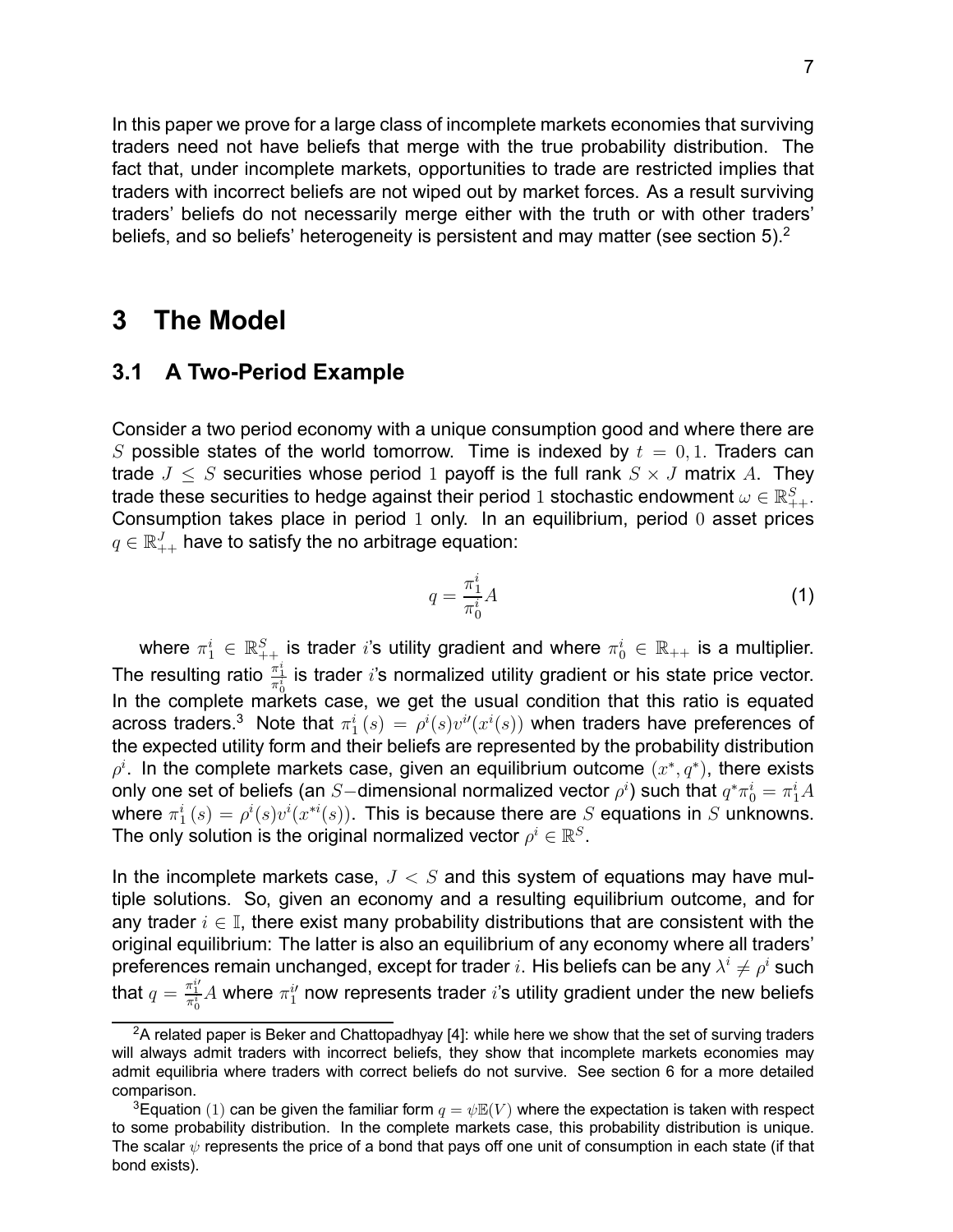$\lambda^i$ . When  $J < S$ , these beliefs exist. The intuition of this analysis is essentially the same in infinite horizon economies and ultimately drives our main result.

Turning to the case of infinite horizon economies, suppose that traders trade the same set of short-lived securities whose payoff next period is the matrix A. The no arbitrage equation takes the form:

$$
q(s_t) = \frac{\pi_{t+1}^i(s_t)}{\pi^i(s_t)} A
$$
 (2)

where  $\pi^i_{t+1}(s_t) \in \mathbb{R}^S_{++}$  is trader  $i$ 's utility gradient for period  $t+1$  when the current state of the world is  $s_t$  and where  $\pi^i(s_t) \in \mathbb{R}_{++}$  is the marginal utility of consumption in node  $s_t$  of the date-event tree. Again, we consider the case of expected utility maximizers. Consider a particular economy and the resulting equilibrium outcome. Suppose that trader  $i \in \mathbb{I}$  has beliefs represented by a probability distribution  $\rho^i$ . We wish to construct a probability distribution  $\lambda^i \neq \rho^i$  such that the original equilibrium is still an equilibrium when trader i ad opts beliefs  $\lambda^i$ . We do this by rewriting the no arbitrage equation (2):

$$
q_t = \rho^i(t+1|s_t)M^i(s_t)
$$
\n(3)

where  $\rho^i(t+1|s_t)\,\in\,\mathbb{R}^S_{++}$  is the conditional probability distribution of period  $t+1$ events, conditioning on the current state of the world  $s_t$  and where  $M^i(s_t)$  is an  $S\times$  $J$  matrix determined in equilibrium. We show that there exists a unique probability distribution  $\rho^i$  which satisfies equation  $(3)$  in the complete markets case. When  $J < S,$ one can choose conditional probabilities  $\lambda^i(t+1|s_t) \neq \rho^i(t+1|s_t)$  for each node in the date-event tree. Then one can construct a probability distribution  $\lambda^i$  over infinite events by using Kolmogorov's existence theorem. This implies that in the incomplete markets case, one can choose a probability distribution  $\lambda^i$  that is *observationally equivalent* to  $\rho^i$  but such that  $\lambda^i\neq\rho^i.$ 

One can also choose  $\lambda^i$  such that  $\lambda^i$  and  $\rho^i$  are not equivalent. This requires that the marginals  $\rho^i(t+1|s_t)$  are uniformly bounded away from the edges of the unit simplex. We can then choose  $\lambda^i$  uniformly bounded away from  $\rho^i$ . The theorem of Blackwell and Dubins [8] then implies that these distributions cannot be equivalent.

It follows that in an incomplete markets economy, observing a trader survive does not imply that his beliefs are equivalent to the truth. The above procedure can be used to construct beliefs for this trader that are not equivalent to the truth but that guarantee his survival in a way that is identical to the original economy. This is in contrast to the complete markets or Pareto efficient economy. In these economies and controlling for discount factors, traders who survive must have the truth be absolutely continuous with respect to their beliefs.

The second result, presented in section 5, shows that one can change both a trader's discount factor (by making her more impatient, for example) and her beliefs. If her beliefs are chosen such that the marginals are bounded away from the unit simplex, then one can find beliefs observationally equivalent to these new beliefs that are far away from the truth. The outcome is that this trader will survive and her wrong beliefs will influence equilibrium prices.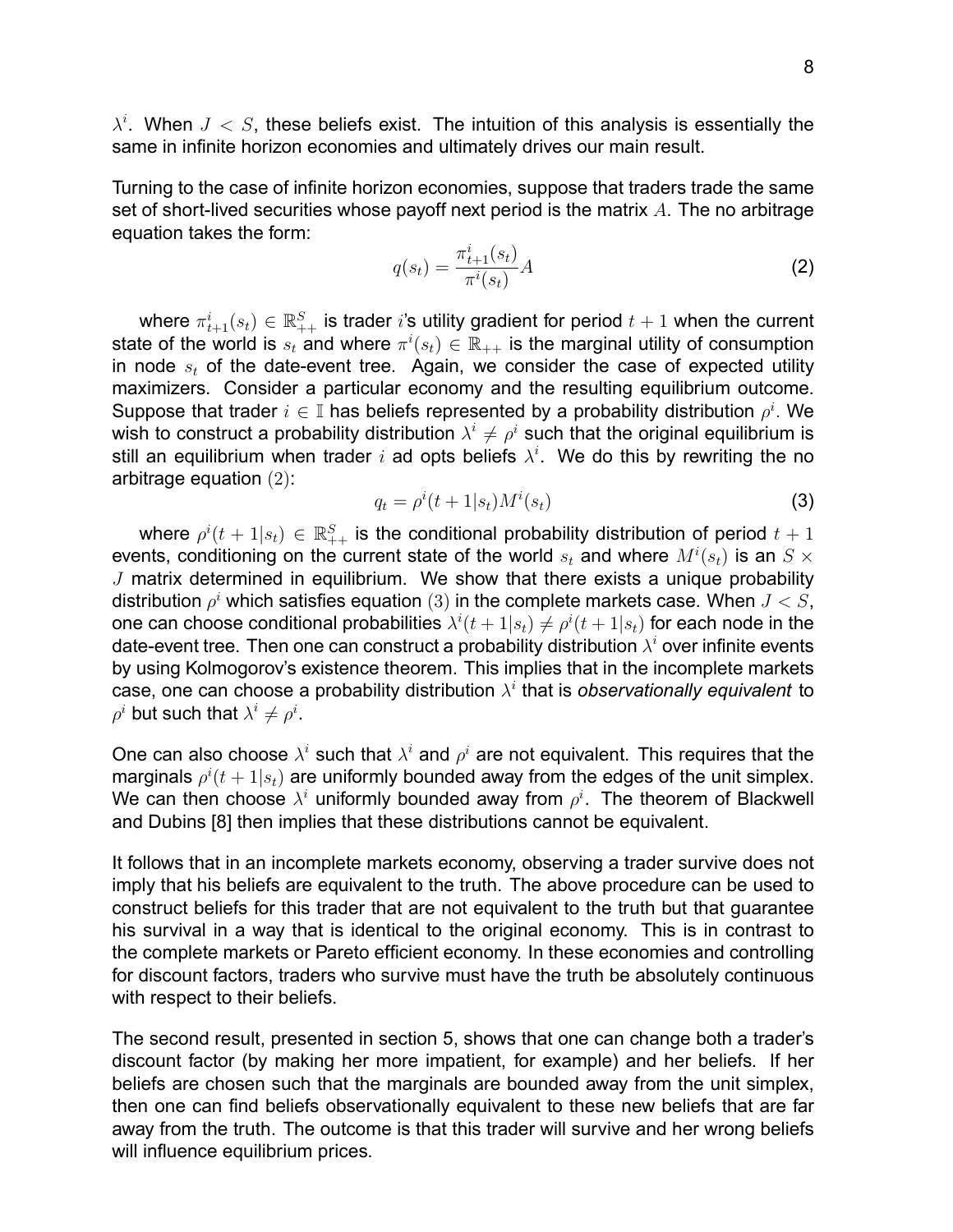### **4 The Infinite Horizon Economy**

The economy we model is a special case of the economy analyzed by Magill and Quinzii [15].<sup>4</sup> Our notation combines elements of [15], Araujo and Sandroni [3] and Sandroni [16]. Let  $\mathbb{T} = \{0, 1, \ldots\}$  denote the set of time periods. Every period, the set of possible states is  $T = \{1, ..., S\}$ ,  $S \in \mathbb{N}$ .  $T<sup>t</sup>$  is the t-Cartesian product of  $T$ . Let  $\mathbb{S}=\{s^0\}\times T^\infty$  be the set of all possible infinite sequences of  $T$  where  $s^0\in T$  acts as the root element. Throughout, we use the notation  $s_t = (s^0, s^1,..,s^t)$  for an element  $s_t \in T^t.$  All elements are taken to have  $\{s^0\}$  as root so  $s_t \in T^t$  necessarily means  $s_t =$  $\{s^0\}\times h_{t-1}$  where  $h_{t-1}\in T^{t-1}.$  We can represent the information revelation process in this economy through a sequence of finite partitions of the state space S. In particular, define the cylinder with base on  $s_t \in T^t$ ,  $t \in \mathbb{T}$  as  $C(s_t) = \{s \in T^\infty | s = (s_t, \ldots )\}$ . Let  $\mathbb{F}_t = \{C(s_t) : s_t \in T^t\}$  be a partition of the set S. Clearly,  $\mathbb{F} = (\mathbb{F}_0, ..., \mathbb{F}_t, ...)$  denotes a sequence of finite partitions of S such that  $\mathbb{F}_0 = \{\mathbb{S}\}$  and  $\mathbb{F}_t$  is finer<sup>5</sup> than  $\mathbb{F}_{t-1}$ . We assume that all traders have identical information and that the information revelation process is represented by the sequence  $\mathbb{F}$ . Let  $\mathbb{D} = \cup_{t \in \mathbb{T}, \sigma_t \in \mathbb{F}_t} (t, \sigma_t)$  denote the dateevent tree and  $\mathbb{D}^+=\mathbb{D}-\{(0,\sigma_0)\}=\mathbb{D}-\{s^0\}$ . We use the short-hand notation  $s_t\in\mathbb{D}$ , meaning  $(t, \sigma_t) \in \mathbb{D}$  where  $\sigma_t = C(s_t)$ .  $\mathbb{D}_T(s_t)$  denotes the subset of successor nodes of  $s_t$  at date  $T$ , i.e. all elements  $s^T \in T^T$  such that  $s^T = (s_t, ...)$ . Let  $\mathcal{F}_t$  be the set consisting of all finite unions of cylinders with base on  $T^t.$  It is easily shown that  $\mathcal{F}_t$  is a σ−field. Note that  $\mathcal{F}_t = \sigma(\mathbb{F}_t)$ . Define  $\mathcal{F}_0$  as the trivial  $\sigma$ -field. Let  $\mathcal{F} = \sigma(\cup_{t\in\mathbb{N}}\mathcal{F}_t)$ . It can be shown that  $\{\mathcal{F}_t\}_{t\in\mathbb{N}}$  is a filtration. Let  $\rho^i$  be trader  $i$ 's beliefs on  $\mathbb S$  represented by a probability measure on  $(T^{\infty}, \mathcal{F}).$  Let  $\mathbb{E}^{\rho^i}$  be the expectation operator associated with  $\rho^i$ . Let  $\mathbb{E}^{\rho^i}(.|\mathcal{F}_t)(s)$   $=$   $\mathbb{E}^{\rho^i}_t$  $\rho_t^{\rho^*}(.)(s)$  be the expectation operator associated with  $\rho^i_{s_t}$  when  $s=(s_t,..)$  and where:

$$
\rho^i_{s_t}(K) = \frac{\rho^i((T^t \times K) \cap C(s_t))}{\rho^i(C(s_t))} \text{ for any } K \in \mathbb{S} \text{ such that } T^t \times K \in \mathcal{F}
$$

There are  $I = \{1, ..., I\}$  infinitely lived traders,  $L = \{1, ..., L\}$  goods at each node. So  $\mathbb{D} \times \mathbb{L}$  is the set of all goods over all nodes. Let  $\mathbb{R}^{\mathbb{D} \times \mathbb{L}}$  denote the vector space of all maps  $x : \mathbb{D} \times \mathbb{L} \to \mathbb{R}$ . Let  $l_{\infty}(\mathbb{D} \times \mathbb{L})$  denote sequences  $x \in \mathbb{R}^{\mathbb{D} \times \mathbb{L}}$  such that  $\sup_{(s_t,l)\in\mathbb{D}\times\mathbb{L}}|x_l(s_t)|<\infty,$  the subspace of bounded maps. Let  $\|x\|_\infty=\sup_{(s_t,l)\in\mathbb{D}\times\mathbb{L}}|x_l(s_t)|$  $\sum$ denote the sup-norm of  $l_{\infty}(\mathbb{D} \times \mathbb{L})$ . Also, let  $l_1(\mathbb{D} \times \mathbb{L})$  denote sequences such that  $\left| {{\left( {{s_t},l} \right)} \!\!\in \! \mathbb{D}_{\mathbf{X}}}\right\|{x_l}({s_t}){\rm{ }}\right| < \infty .$  Agent  $i$  has endowment $^6$ 

$$
\omega \in l^+_\infty(\mathbb D \times \mathbb L) = \{x \in l_\infty(\mathbb D \times \mathbb L): x_l(s_t) \geq 0 \text{ for all } \xi,l\}
$$

Let  $X^i=l^+_\infty(\mathbb D\times\mathbb L)$  denote trader  $i$ 's consumption set. Let  $p\in\mathbb R^{\mathbb D\times\mathbb L}$  be the spot price process and set  $p(s_t, 1) = 1$  for all  $s_t \in \mathbb{D}$  so 1 is the numeraire good.<sup>7</sup> Further, we consider only short-lived numeraire securities. Let  $J(s_t)$  be the set of securities issued

<sup>4</sup>From a methodological point of view, this paper shows the utility of using the framework of the GEI (general equilibrium with incomplete markets) model for establishing qualitative properties of an equilibrium.

 $^5\sigma_t\in \mathbb{F}_t, \sigma_{t-1}\in \mathbb{F}_{t-1}$  implies that either  $\sigma_t\subset \sigma_{t-1}$  or  $\sigma_t\cap \sigma_{t-1}=\varnothing.$ 

<sup>&</sup>lt;sup>6</sup>Bewley [5] and subsequently Magill and Quinzii [15] impose the condition of Mackey contituity on traders' preferences. The Mackey topology on  $l_{\infty}(\mathbb{D} \times \mathbb{L})$  is described in [5].

<sup>&</sup>lt;sup>7</sup>We can do this because securities in this economy pay only in terms of the numeraire good.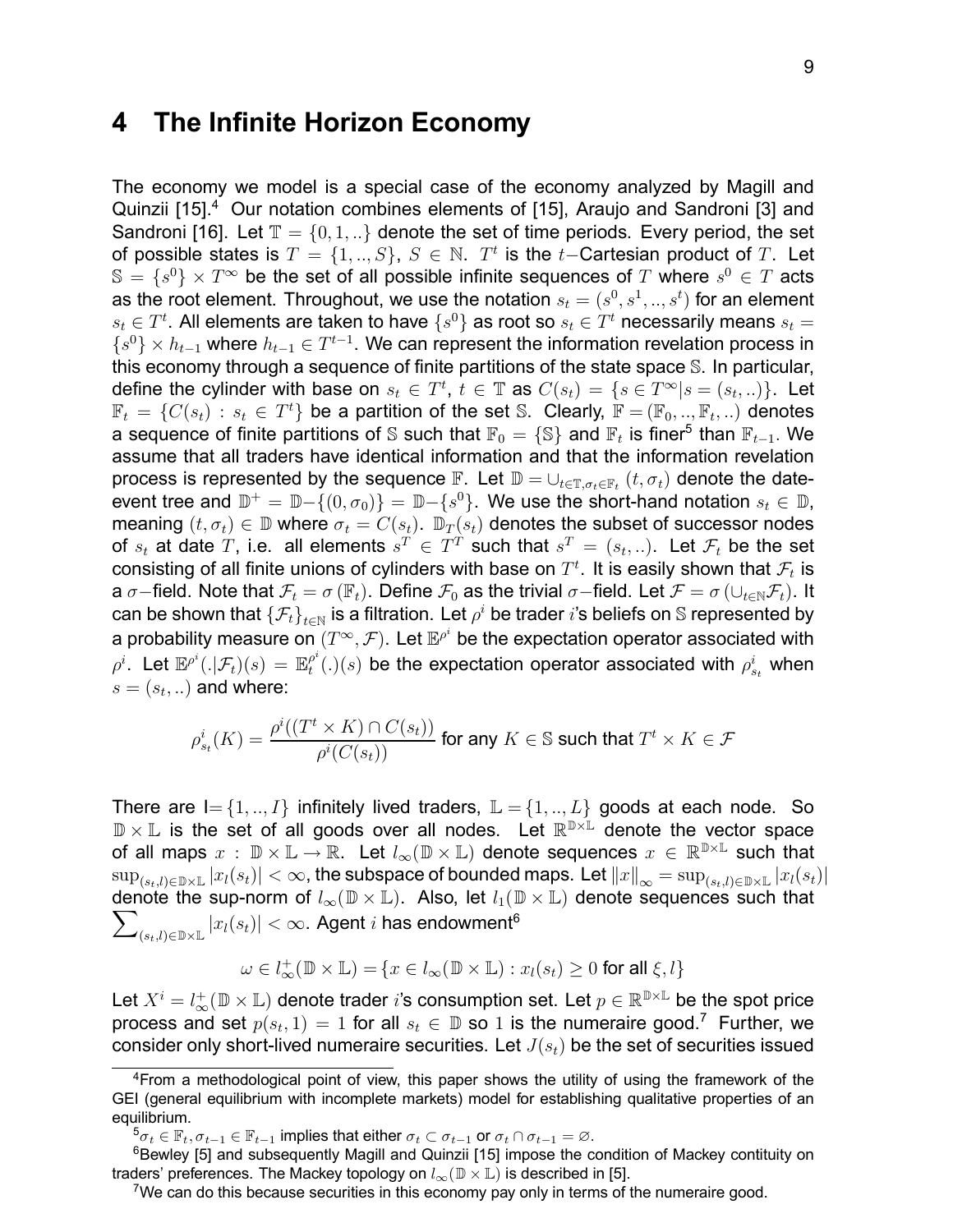at node  $s_t \,\in\, T^t.$   $\,j(s_t)\,=\,\# J(s_t)\,<\,\infty$  is the number of securities.  $\,A_j(s_t,s)\,$  is the payoff of security  $j \in J(s_t)$  in the immediate successor node  $(s_t,s) \in T^{t+1}.$   $A(s_t,s) =$  $[A_1(s_t, s), ..., A_{j(s_t)}(s_t, s)]$  is the  $1 \times j(s_t)$  vector of security payoffs in immediate successor node  $(s_t,s)\in T^{t+1}.$  Finally, let  $A_{t+1}(s_t)$  denote the  $S\times j(s_t)$  matrix of payoffs in period  $t+1$ . Also,  $A=(A(s_t,s):(s_t,s)\in\mathbb{D}^+, t\in\mathbb{T})\in\Pi_{s_t\in\mathbb{D}}\mathbb{R}^{S\times j(s_t)}$  is the process of security payoffs. We assume that all securities pay off in terms of the numeraire good. Let  $q(s_t) = (q_i(s_t) : j \in J(s_t))$  be the  $1 \times j(s_t)$  vector of node  $s_t$  security prices.  $q = (q(s_t) : s_t \in \mathbb{D}) \in \Pi_{s_t \in \mathbb{D}} \mathbb{R}^{J(s_t)} = Q$  be the security price process, an element of the security price space.  $z^i=(z^i(s_t):s_t\in\mathbb{D})\in \Pi_{s_t\in\mathbb{D}}\mathbb{R}^{J(s_t)}=Z$  be the portfolio process for trader  $i$ , an element of the portfolio space, where  $z^i(s_t) = \left(z^i_j(s_t) : j \in J(s_t)\right)$  is the  $j(s_t) \times 1$  portfolio vector of trader  $i$  at node  $s_t.$ 

Let  $\succeq_i$  represent trader i's preference ordering over  $X^i$ . Preferences  $\succeq_i$  are represented by an additively separable utility function:

$$
u^{i}(x^{i}) = \sum_{s_{t} \in T^{t}, t \in \mathbb{T}} \rho^{i}(C(s_{t})) \delta_{i}^{t(s)} v^{i}(x^{i}(s_{t})) = \mathbb{E}^{\rho^{i}} \left[ \sum_{t \in \mathbb{T}} \delta_{i}^{t} v^{i}(x_{t}^{i}) \right]
$$

Where  $\rho^i(C(s_t))$  is the probability of  $s_t \in T^t, \ \delta_i \in (0,1)$  is an intertemporal discount factor and  $v^i:\mathbb{R}_+^L\to\mathbb{R}$  is a continuous, increasing and concave function with  $v^i(0)=0$ . These assumptions on the utility function satisfy Mackey continuity (as shown in [5]).<sup>8</sup> Let  $\succeq = (\succeq_1, ..., \succeq_I)$ ,  $\omega = (\omega^1, ..., \omega^I)$ . Finally, let  $\mathcal{E}_{\infty}(\mathbb{D}, \succeq, \omega, A)$  denote the economy. When all traders' preferences are of the expected utility form, let  $\rho = (\rho^1,..,\rho^I), \ \delta =$  $(\delta_1,..,\delta_I)$  and  $v=(v^1,..,v^I)$  then  $\mathcal{E}_{\infty}(\mathbb{D},\rho,\delta,v,\omega,A)$  denote the economy in question.

- **Assumption A** Endowments are uniformly bounded away from zero and aggregate endowments are uniformly bounded. Formally, there is an  $m > 0$  such that  $\omega_l^i(s_t) > m$  for all  $i, s_t, l$ ; moreover there is an  $m' > m > 0$  such that  $\sum_i \omega_l^i(s_t) <$  $m'$  for all  $s_t, l$ .
- **Assumption B** There exists a riskless bond at every node  $s_t \in D$ . Formally, there is a  $j\in J(s_t)$  so that  $A_j(s_t,s)=1$  for all  $s\in T.$

Assumption B can be replaced with the condition that for each node  $s_t \in D$ , there exists a portfolio of securities  $z \in R^{J(s_t)}$  such that  $\sum\nolimits_j A_j(s_t,s)z_j > 0$  for all  $s \in T$ .

In this economy, assumptions A and B satisfy all conditions needed (see section 3 of [15]) for the existence of an equilibrium in open-ended incomplete markets economies. They are assumed to hold throughout this paper.

<sup>&</sup>lt;sup>8</sup>[2] shows that Mackey continuity is needed to prove existence of an equilibrum in economies with infinitely many commodities.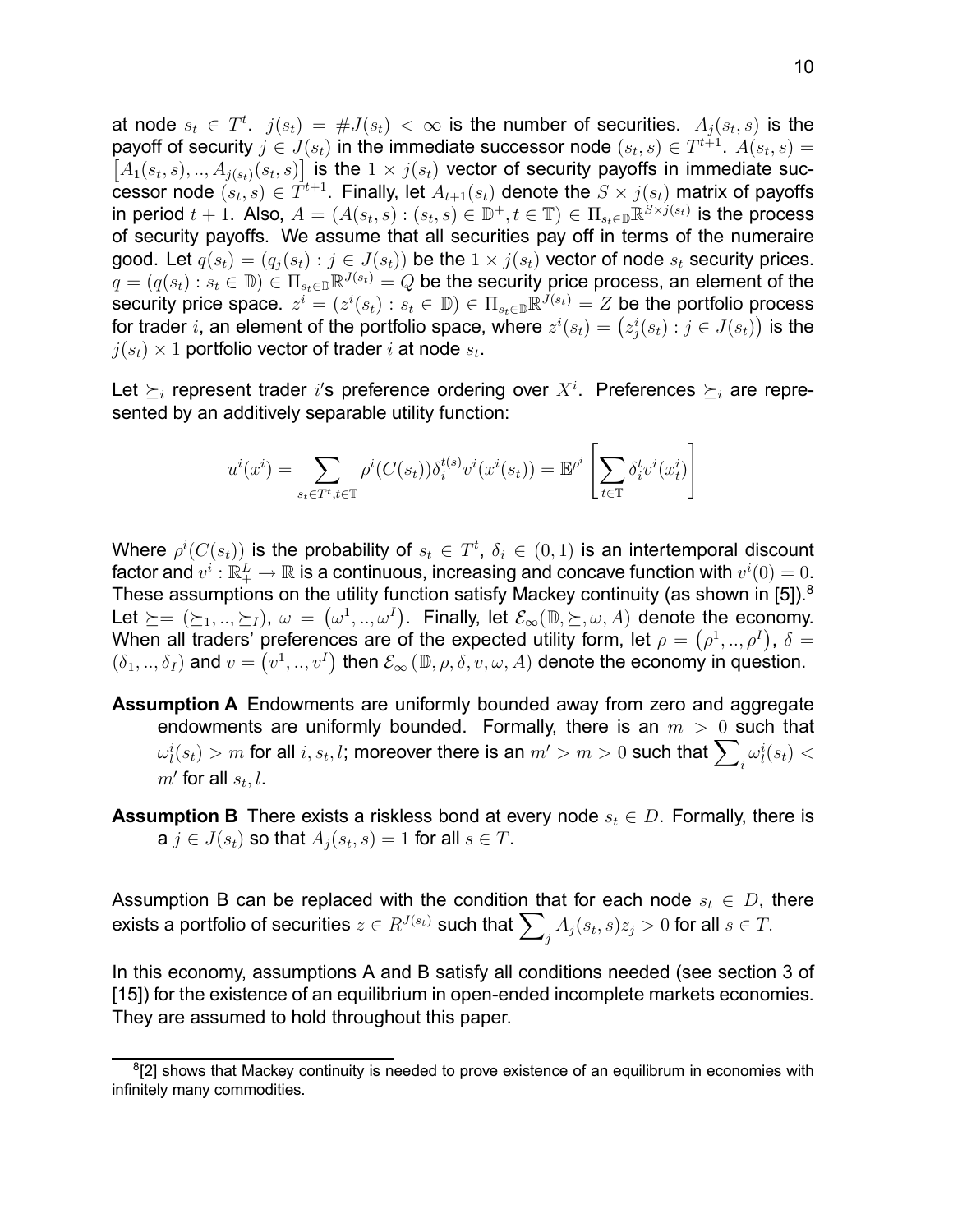### **4.1 Equilibrium with a Transversality Condition**

With the assumption that  $z^i(s_{-1})=0,$  and that preferences are strictly monotone, the trader's budget constraint at node  $s_t \in \mathbb{D}$  is:

$$
p(s_t) (x^i(s_t) - \omega^i(s_t)) = A(s_t) z^i(s_{t-1}) - q(s_t) z^i(s_t) \text{ for all } s_t \in \mathbb{D}
$$
 (4)

In infinite horizon economies, a trader can borrow and roll over his debt *ad infinitum*. So we need a transversality condition to ensure that there is a bound on the rate at which the trader accumulates debt.

$$
\lim_{T \to \infty} \sum_{s_T \in \mathbb{D}_T(s_t)} \pi^i(s_T) q(s_T) z^i(s_T) = 0 \text{ for all } s_t \in \mathbb{D}
$$
 (5)

So the budget set for trader  $i$  is:

$$
\mathcal{B}^{TC}_{\infty}(p,q,\pi^i,\omega^i,A)=\left\{x^i\in l^+_{\infty}(\mathbb{D}\times\mathbb{L}): \exists z^i\in Z \text{ satisfying (4) and (5)}\right\}
$$

**Definition 1** An equilibrium of the economy  $\mathcal{E}_{\infty}(\mathbb{D}, \succeq, \omega, A)$  is a pair  $(x, z), (p, q, (\pi^i)_{i \in \mathbb{I}}) \in$  $l^+_\infty(\mathbb{D}\times\mathbb{L}\times I)\times Z^I\times\mathbb{R}^{\mathbb{D}\times\mathbb{L}}\times Q\times l^+_1(\mathbb{D}\times\mathbb{I})$  such that:

- 1.  $(x^i, z^i)$  *is*  $\succeq_i$ *maximal in*  $\mathcal{B}^{TC}_{\infty}(p, q, \pi^i, \omega^i, A)$
- 2. for each  $i \in \mathbb{I}$ :

\n- (a) 
$$
\pi^i(s_t) > 0
$$
, for all  $s_t \in \mathbb{D}$  and  $P^i \in l_1^+(\mathbb{D} \times \mathbb{L})$  where  $P^i = (P^i(s_t), s_t \in \mathbb{D})$
\n- (b)  $x^i$  is  $\geq_i$  maximal in  $B_\infty(P^i, \omega^i) = \{x^i \in l_\infty^+(\mathbb{D} \times \mathbb{L}) : P^i(x^i - \omega^i) \leq 0\}$
\n- (c)  $\pi^i(s_t)q_j(s_t) = \sum_{s_{t+1}=(s_t,s)} \pi^i(s_{t+1})A_j(s_{t+1})$  for all  $j \in j(s_t), s_t \in \mathbb{D}$
\n- (6)
\n

3. 
$$
\sum_{i \in \mathbb{I}} (x^i - \omega^i) = 0
$$
  
4. 
$$
\sum_{i \in \mathbb{I}} z^i = 0
$$

**Theorem 1** *Each economy*  $\mathcal{E}_{\infty}(\mathbb{D}, \succeq, \omega, A)$  *satisfying the above assumptions has an equilibrium.*

#### **Proof.** Theorem 5.1 in [15]. ■

The assumption that assets must be short-lived and must pay off in terms of a numeraire good ensures that an equilibrium exists. Is it however only a simplifying assumption as the results in this paper rest on analyzing the no arbitrage equation which must hold in equilibrium regardless of the particular asset structure.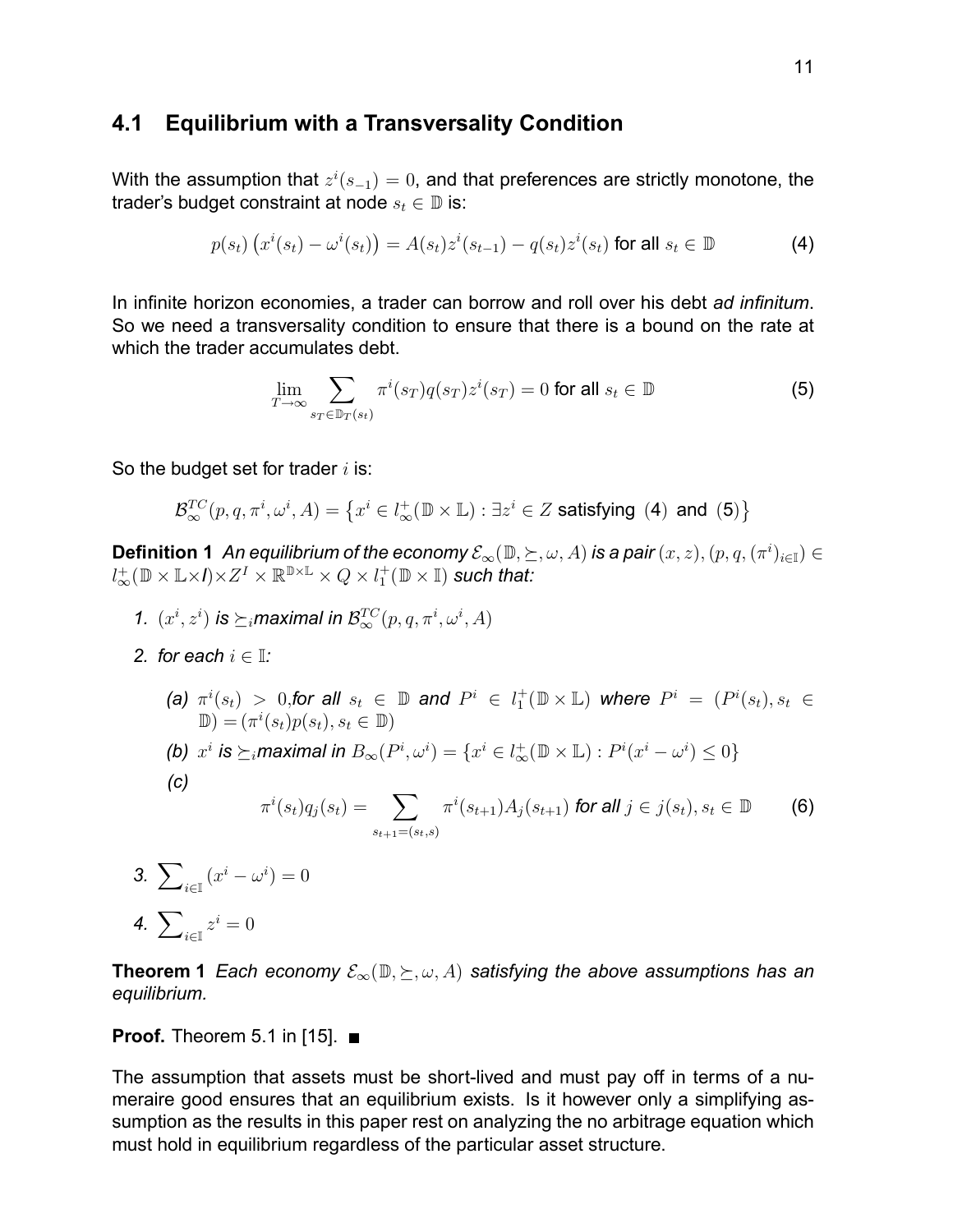# **5 Belief Selection**

### **5.1 Observationally Equivalent Beliefs**

The set of beliefs that a trader adopts that yield the same equilibrium outcome is the set of *observationally equivalent beliefs* for this trader, defined below.

**Definition 2** Suppose that  $(x, z)$ ,  $(p, q, (\pi^i)_{i \in I})$  is an equilibrium of an economy  $\mathcal{E}_{\infty}(\mathbb{D}, \rho, v, \omega, A)$ . We say that trader *i*'s beliefs  $\rho^i$  are observationally equivalent to  $\lambda^i$  (a probability  $\bm{m}$ easure on  $(\mathbb{S},\mathcal{F})$ ) if there exists an equilibrium  $(x,z), (p,q,(\psi^i)_{i\in\mathbb{I}})$  of the economy  $\mathcal{E}_\infty\left(\mathbb{D},\rho',v,\omega,A\right)$  where  $\rho'=\left(\rho^1,..,\rho^{i-1},\lambda^i,\rho^{i+1},..,\rho^I\right)$ . We write  $\rho^i\in\left[\lambda^i\right]^i_{\mathcal{E}_\infty}$  .

A sufficient condition for a probability distribution  $\rho^i$  to be observationally equivalent to the beliefs of some trader is that the no-arbitrage equation (6) is satisfied where  $\pi^i(s_t) = \rho^i(C(s_t)) \delta^t_i$  ${}_i^tv_1^i(x^i(s_t))$ . As beliefs change, so does the way traders value the future. Hence, the definition imposes that equilibrium allocations and prices are identical for different (but observationally equivalent) beliefs. The resulting state price process for trader  $i$  is different precisely because the probability distributions  $\rho^i$  and  $\lambda^i$  are different.

Equilibrium security prices can reveal some information about a trader's beliefs. The price of a security in node  $s_t$  represents trader is marginal utility of consuming the stream of this security's payoff across successor nodes. Along with a trader's actual consumption over these nodes, one can extract some information about this trader's beliefs over successor nodes. In a complete markets economy, security prices reveal these beliefs perfectly. Equilibrium security prices and consumption for a given node  $s_t$  can be summarized in the no-arbitrage equation:

$$
q_t = \rho^i(t+1|s_t)M^i(s_t)
$$
\n<sup>(7)</sup>

 $M^i(s_t)$  is a matrix determined by the equilibrium consumption of trader  $i$  in successor nodes of  $s_t$ . This is the traditional no-arbitrage equation  $(6)$  rewritten to make trader i's conditional beliefs more apparent. Given an equilibrium, this trader's conditional beliefs can then be extracted from this equation. These conditional beliefs, over all nodes, can be then put together to construct beliefs over the whole  $\sigma$ -field. We say that an economy  $\mathcal{E}_{\infty}(\mathbb{D}, \succ, \omega, A)$  has complete markets if  $j(s_t) = b(s_t)$  for all  $s_t \in \mathbb{D}$  and the  $S \times j(s_t)$  matrix  $A_{t+1}(s_t)$  has full rank for all  $s_t \in \mathbb{D}$ . The complete markets result is summarized in the proposition below.

**Proposition 1** Suppose that  $(x, z)$ ,  $(p, q, (\pi^i)_{i \in I})$  is an equilibrium of a complete mar*kets economy*  $\mathcal{E}_{\infty}(\mathbb{D}, \rho, \delta, v, \omega, A)$  *then the set of observationally equivalent beliefs for each trader is a singleton.*

In contrast, equation  $(7)$  doesn't determine trader is conditional beliefs uniquely when markets are incomplete, because there are fewer security prices. This is shown in the next proposition, which makes use of the following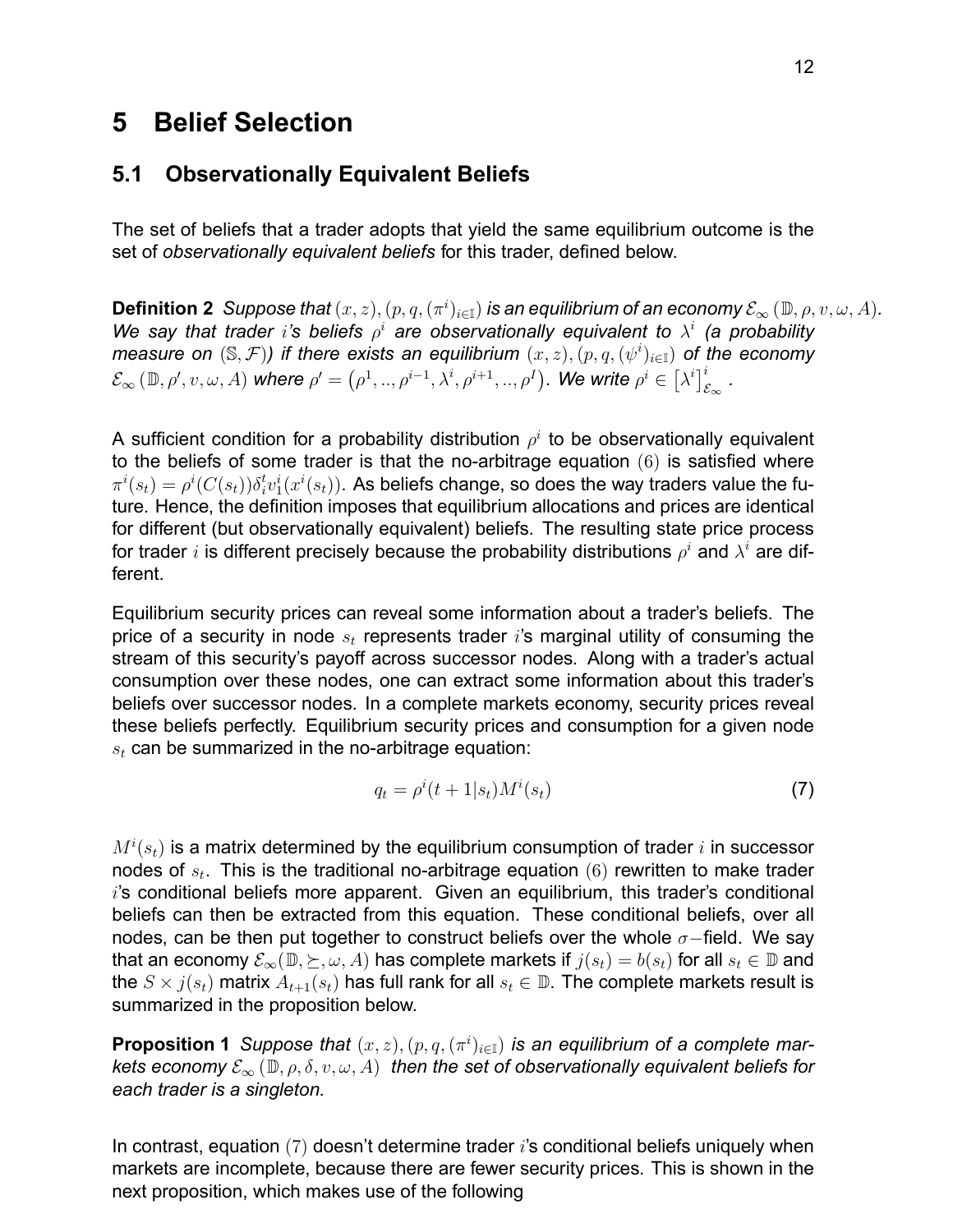**Assumption 1** (Markets are Incomplete at Some Node) There exists a finite path  $\tilde{s}_{\tilde{t}} \in$  $T^{\tilde{t}}$  such that Rank $[A_{\tilde{t}+1}(\tilde{s}_{\tilde{t}})] < S.$ 

**Proposition 2** Under assumption 1, suppose that  $(x, z), (p, q, (\pi^i)_{i ∈ I})$  is an equilibrium *of an incomplete markets economy*  $\mathcal{E}_{\infty}(\mathbb{D}, \rho, \delta, v, \omega, A)$  *then the set of observationally equivalent beliefs for each trader is not a singleton.*

The above proposition has some straightforward implications in terms of belief selection in incomplete markets. Let  $\rho$  be the true probability distribution on (S, F). We say that trader  $i$  has rational expectations (or correct beliefs) if  $\rho^i=\rho.$  Blume and Easley [10] define survival of trader  $i$  on a path  $s\in \mathbb{S}$  if  $\limsup_{t}x^{i}(s_{t})>0.$  An implication of the above propositions in the incomplete markets case is that each trader with rational expectations has observationally equivalent beliefs which are not correct. Also, each trader that survives ρ−almost surely has observationally equivalent beliefs which are not correct.

Suppose we can observe all aspects of the economy except traders' beliefs. Then, given an equilibrium of that economy, we could not conclude that a trader who survives has correct beliefs. This definition of belief correctness is however very strong. A trader whose conditional beliefs are identical to the truth in all nodes except one node, has incorrect beliefs. In the Pareto optimal economy discussed in Blume and Easley [10], this trader may survive (if we control for other factors).

### **5.2 Homogeneity of Beliefs**

Blume and Easley [10] show that a necessary condition for survival is that the truth is absolutely continuous with the beliefs of traders who survive. This formalizes the market selection hypothesis, that traders with incorrect beliefs are driven out of the market. Here, belief correctness refers to the concept of equivalence of a trader's beliefs with the truth. In this section, we show that survival in incomplete markets is consistent with beliefs not equivalent to the truth. To construct these beliefs, we require that all traders' conditional probabilities should be uniformly bounded away from the edges of the unit simplex by some  $\varepsilon_0 > 0$ . This ensures that observationally equivalent beliefs can be chosen sufficiently far away from original beliefs, thus allowing "sufficient room for disagreement" from a trader's original beliefs.

**Assumption 2** There must exist an  $\varepsilon_0 > 0$  such that the  $\varepsilon_0$ -ball<sup>9</sup>  $B_{\varepsilon_0}(\rho(.|s_t)) \subset \mathbb{R}^S_{++}$ for all  $s_t \in \mathbb{D}^+$ .

The first step is to construct observationally equivalent beliefs that are not equivalent to a trader's original beliefs. We do this by constructing conditional beliefs uniformly bounded away from original beliefs, we then use Blackwell and Dubin's theorem to show that these new beliefs cannot be equivalent to original beliefs. We recall the following definition and result.

 $^{9}$ We use the sup norm ( $\left\Vert x\right\Vert _{S}=\sup_{i\in S}\left\vert x_{i}\right\vert ).$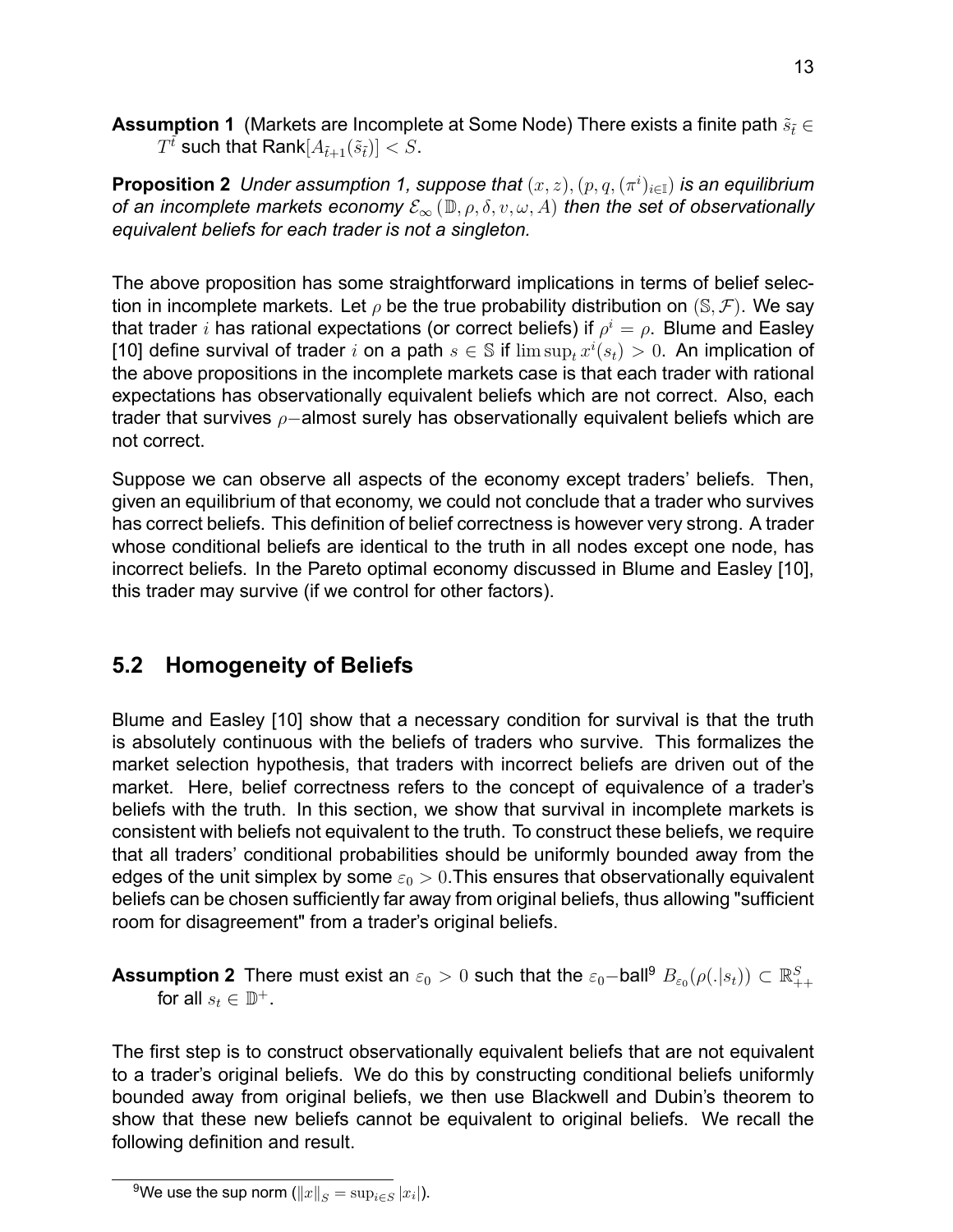**Definition 3** *Agent*  $i \in \mathbb{I}$  and  $j \in \mathbb{I}$ 's beliefs eventually become homogeneous if there  $i$ s a set  $A\in\mathcal{F}$  such that  $:P^k(A)=1$  for  $k=i,j$  and for all  $s\in A,\, \sup_{B\in\mathcal{F}}|P^i_{s_t}(B)-1$  $P_{s_t}^j(B)| \to 0$  **as**  $t \to \infty$ .

**Proposition 3** If two probability measures are equivalent (meaning:  $\rho^{i}(B) = 0 \Leftrightarrow$  $\rho^j(B)=0$  for all  $B\in\mathcal{F} )$  then the posterior probabilities eventually become homoge*neous.*

**Proof.** Blackwell and Dubins (1962). ■

Evidently, we must strengthen our notion of market incompleteness to ensure that we can choose observationally equivalent conditional beliefs sufficiently far away from original beliefs, infinitely often.

**Assumption 3** (Markets are Incomplete Infinitely Often) For each  $i \in I$ , there exists a set  $A_i \in \mathcal{F}$  of positive measure  $\rho^i$  such that  $\mathsf{Rank}[A_{t+1}(s_t)] < S$  i.o. on each path  $s \in A_i$ .

A sufficient condition for assumption 2 is that markets are incomplete at every node in the tree with  $\mathsf{Rank}(A_j(s_t,t+1)) < S.$ 

**Proposition 4** Under assumptions 2 and 3, suppose that  $(x, z), (p, q, (\pi^i)_{i \in \mathbb{I}})$  is an equilibrium of an economy  $\mathcal{E}_{\infty}(\mathbb{D},\rho,\delta,v,\omega,A)$  then the set of observationally equivalent beliefs for trader  $i \in \mathbb{I}$  contains beliefs not equivalent to  $\rho^i.$ 

The main result of this paper is an implication of the following corollary.

**Corollary 1** Under assumptions 2 and 3, suppose that  $(x, z), (p, q, (\pi^i)_{i \in \mathbb{I}})$  is an equi*librium of an economy*  $\mathcal{E}_{\infty}(\mathbb{D}, \rho, \delta, v, \omega, A)$  *then the set of observationally equivalent beliefs for trader* i ∈ I *contains beliefs not equivalent to the true probability distribution*  $\rho$ .

**Proof.** If trader i's beliefs are not equivalent to  $\rho$ , then we're done. If they are, use the previous proposition.

If we can observe all aspects of the economy except for traders' beliefs, then given an equilibrium, a trader who survives  $\rho$ -a.s. has beliefs consistent with this survival that are not equivalent to  $\rho$ . This is in contrast to the Pareto optimal result of Blume and Easley [10]. Note that our result doesn't rely on assumptions about discount factors, or even the precise definition of survival. This is because it is the no-arbitrage equation along with the asset structure that determines a trader's set of observationally equivalent beliefs, in particular a surviving trader's beliefs.

We also obtain the result that two traders who survive may strongly disagree about the truth. This is a direct implication of the following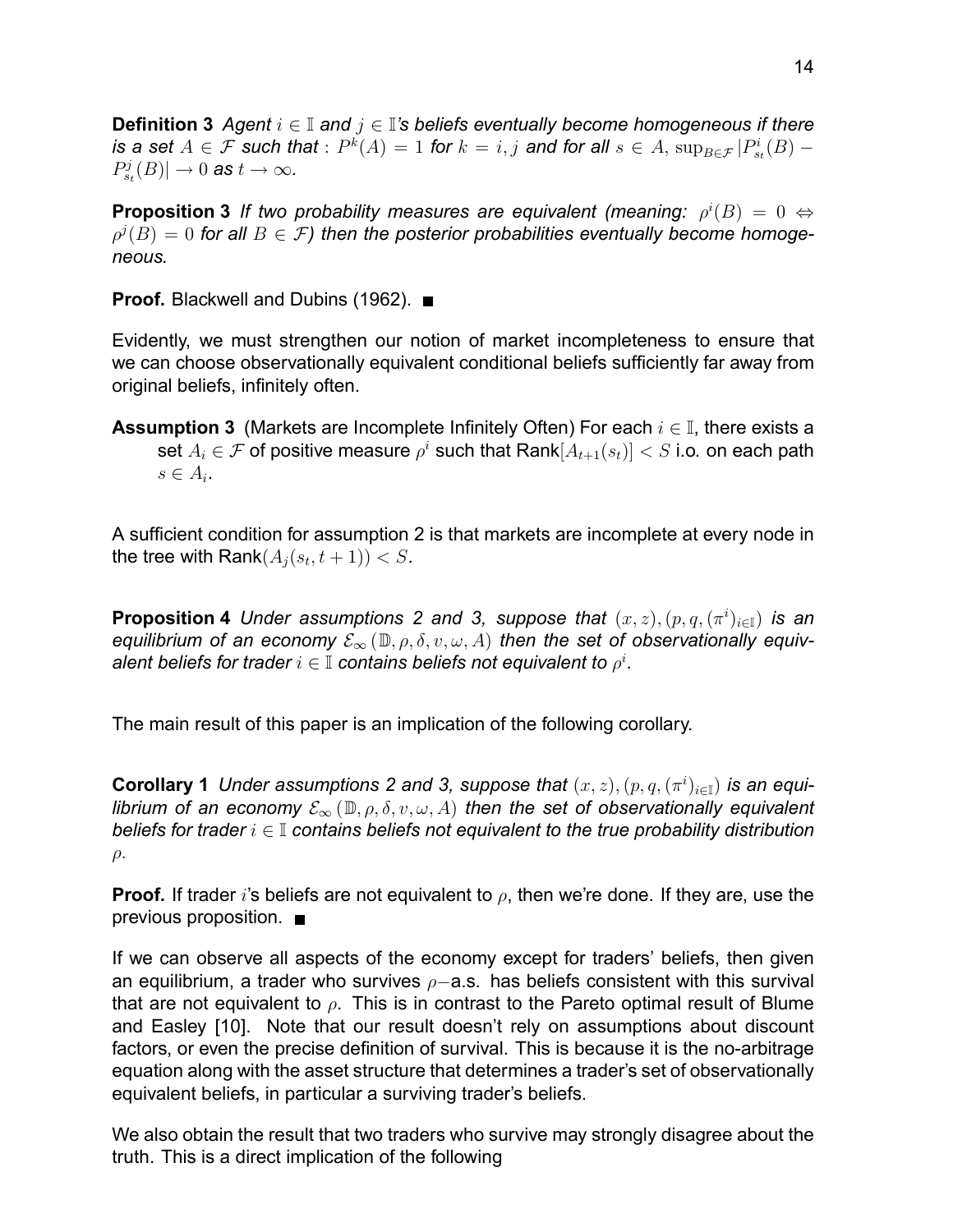$\bf{Corollary 2}$  Under assumptions 2 and 3, suppose that  $(x,z), (p,q,(\pi^i)_{i\in\Bbb I})$  is an equilib*rium of an economy*  $\mathcal{E}_{\infty}(\mathbb{D}, \rho, \delta, v, \omega, A)$  *then each trader has observationally equivalent beliefs that are not equivalent to another trader's beliefs.*

Finally, note that in incomplete markets economies with Pareto efficient outcomes, all traders beliefs must converge with the truth (see for example Sandroni [16]). Because of the asset structure, we may construct observationally equivalent beliefs for the surviving traders that do not merge with the truth. In this case, the original outcome is still an equilibrium but it is no longer Pareto efficient: so any incomplete markets equilibrium outcome where traders with incorrect beliefs survive almost surely with respect to the truth must be Pareto efficient. This result is expected since outcomes are generically Pareto inefficient in incomplete markets economies, but it shows that the above results are not in contradiction with previous work on belief selection in Pareto efficient economies.

# **6 Survival in a Two Trader Economy**

We have shown that incomplete markets select for a wide range of beliefs, including beliefs that do not merge with the truth. However when all surviving traders have beliefs that are observationally equivalent to the truth, incorrect expectations may not affect the asset price process. As a result, incomplete markets may select for beliefs that are incorrect in ways that are irrelevant for survival. In a simple two-trader economy with a unique consumption in each period and state and where asset markets are incomplete in each period, we show that traders with incorrect beliefs may both survive and affect asset prices.

We consider an economy  $\mathcal{E}_{\infty}$  with two identical traders i and j and the corresponding no-trade outcome. We denote the "true" probability distribution by  $\lambda$ . Because there is no trade, both traders survive according to any probability distribution and in particular the truth. We modify the economy (now called  $\mathcal{E}^{\prime}_{\infty}$ ) by assigning trader  $i$  a different discount factor and different beliefs such that the no-trade outcome is still an equilibrium of the new economy. Given that the two traders do not trade in the new economy, they both survive. What makes the result interesting is that the modified economy can be constructed so that one of the two surviving traders is both less patient and has less accurate beliefs than the other surviving trader. Moreover, such inaccurate beliefs matter in that they affect the market outcome: had this trader known the truth, the equilibrium outcome would have been different. This is a direct implication of the fact that the truth does not lie in the set of observationally equivalent beliefs of the surviving trader.

More formally, trader i's discount factor  $(\delta')^i$  is chosen in an open neighborhood N of trader j's discount factor  $\delta^j$  where  $\delta^{'i} \in N - \{\delta^j\}$ . Trader i's beliefs  $(\rho')^i$  are chosen such that the truth does not lie in her set of observationally equivalent beliefs:  $\lambda \notin$  $[(\rho')^i]^i$ Fig. . Trader i survives according to the truth. This occurs in the presence of  $\varepsilon_{\infty}$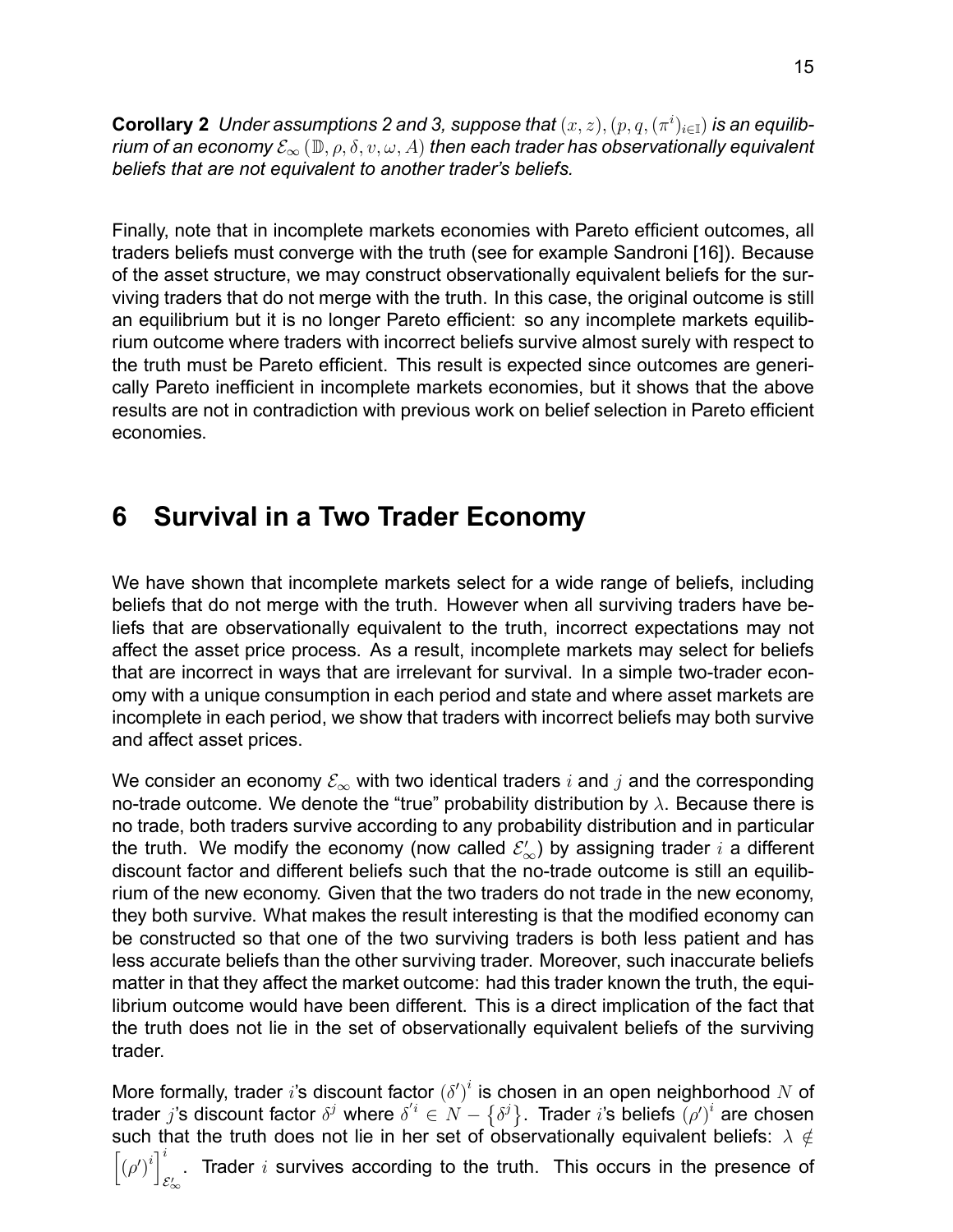trader  $j$ , who knows the truth (and who also survives). For simplicity, we assume that markets are incomplete at all nodes.

- **Assumption 3'** Markets are Incomplete at all Nodes: There are S states of the world each period, and Rank $[A_{t+1}(s_t)] = J < S$  for all t and  $s_t \in \mathbb{D}$ .
- **Assumption 4** Traders have identical Bernoulli utilities v and identical endowment processes  $\omega \in l_{\infty}(\mathbb{D} \times \mathbb{L})$  uniformly bounded away from zero and infinity and each  $\omega(s_t)$  is assumed to lie outside a closed set of measure zero. Asset payoffs  $[A_{t+1}(s_t)]$  are also assumed to lie outside a closed set of measure zero for all t and  $s_t \in \mathbb{D}$ .

The closed sets of measure zero mentioned in assumption 4 are constructed in the proof of proposition 5 and depend on the choice of Bernoulli utilities.

**Proposition 5** *Suppose that assumptions 2, 3' and 4 hold. Consider an economy*  $\mathcal{E}_{\infty}$  ( $\mathbb{D}, \rho, \delta, v, \omega, A$ ) with two identical traders i and j and consider the corresponding *no trade outcome. There exists a neighborhood*  $N$  *of*  $\delta^j$  *such that for all discount* factors  ${(\delta')}^i$  for trader  $i$  where  ${(\delta')}^i \in N-\{ \delta^j \}$ , there exist beliefs  ${(\rho')}^i$  such that the notrade outcome remains an equilibrium for the new economy  $\mathcal{E}'_\infty(\mathbb{D},\rho',\delta',v,\omega,A)$  where  $\rho'=\left(\left(\rho'\right)^i,\rho^j\right)$  and  $\delta'=\left(\left(\delta'\right)^i,\delta^j\right)$  . The economy  $\mathcal{E}'_\infty$  has the following properties.

- 1. Trader *i* survives  $\rho' a.s.$  for any process  $\rho'$
- 2. If  $\lambda \in [\rho^i]_s^i$  $\stackrel{i}{\varepsilon}_{\infty}$  then  $\lambda \notin \left [ \left ( \rho' \right )^i \right ]^i$  $\mathcal{E}'_\infty$
- 3.  $(\rho')^i$  can be chosen such that the true process  $\lambda$  is not equivalent to  $(\rho')^i$ .

The no trade outcome for economy  $\mathcal{E}_{\infty}$  clearly implies that the two traders consume their (identical) endowment process and survive according to any distribution  $\rho$ . In particular both traders will survive in economy  $\mathcal{E}_{\infty}$  according to the true distribution  $\lambda$ . In order to make our argument stronger, let us assume that indeed both traders either know the truth (so that  $\rho^i=\rho^j=\lambda)$  or that they have beliefs such that knowing the truth would be observationally equivalent (i.e.  $\rho^i \in [\lambda]_k^i$  $\stackrel{i}{\varepsilon}_\infty$  and  $\rho^j\in[\lambda]^j_\mathcal{E}$  $^{\jmath}_{\mathcal{E}_{\infty}}$  ).

Consider now the modified economy  $\mathcal{E}'_{\infty}$ : trader i's beliefs and discount factor have been changed to  $(\rho')^i$  and  $(\delta')^i$  respectively, while all other features of the economy have been kept the same. In particular the (identical) endowment process has not been altered for the two traders, and trader j's beliefs have been kept equal to  $\lambda$  (or any  $\rho \in [\lambda]^j_\ell$  $\sigma^j_{\mathcal{E}_{\infty}}$ ) and her discount factor remains  $\delta^j.$  Proposition 5 shows that trader  $i$ 's beliefs and discount factor can be modified so that the no trade outcome remains an equilibrium in  $\mathcal{E}'_\infty.$  As a result, traders  $i$  and  $j$  survive according to any distribution  $\rho'$ (property #1), and in particular according to the true probability distribution  $\lambda$ .

Also, proposition 5 shows that if in economy  $\mathcal{E}_{\infty}$  trader i knows the truth, or more generally has beliefs that are observationally equivalent to the truth (i.e.  $\lambda \in [\rho^i]_k^i$  $_{\mathcal{E}_{\infty}}^{\imath})$  , then in the modified economy  $\mathcal{E}^{\prime}_{\infty}$  one can choose beliefs for trader  $i$  such that the truth is not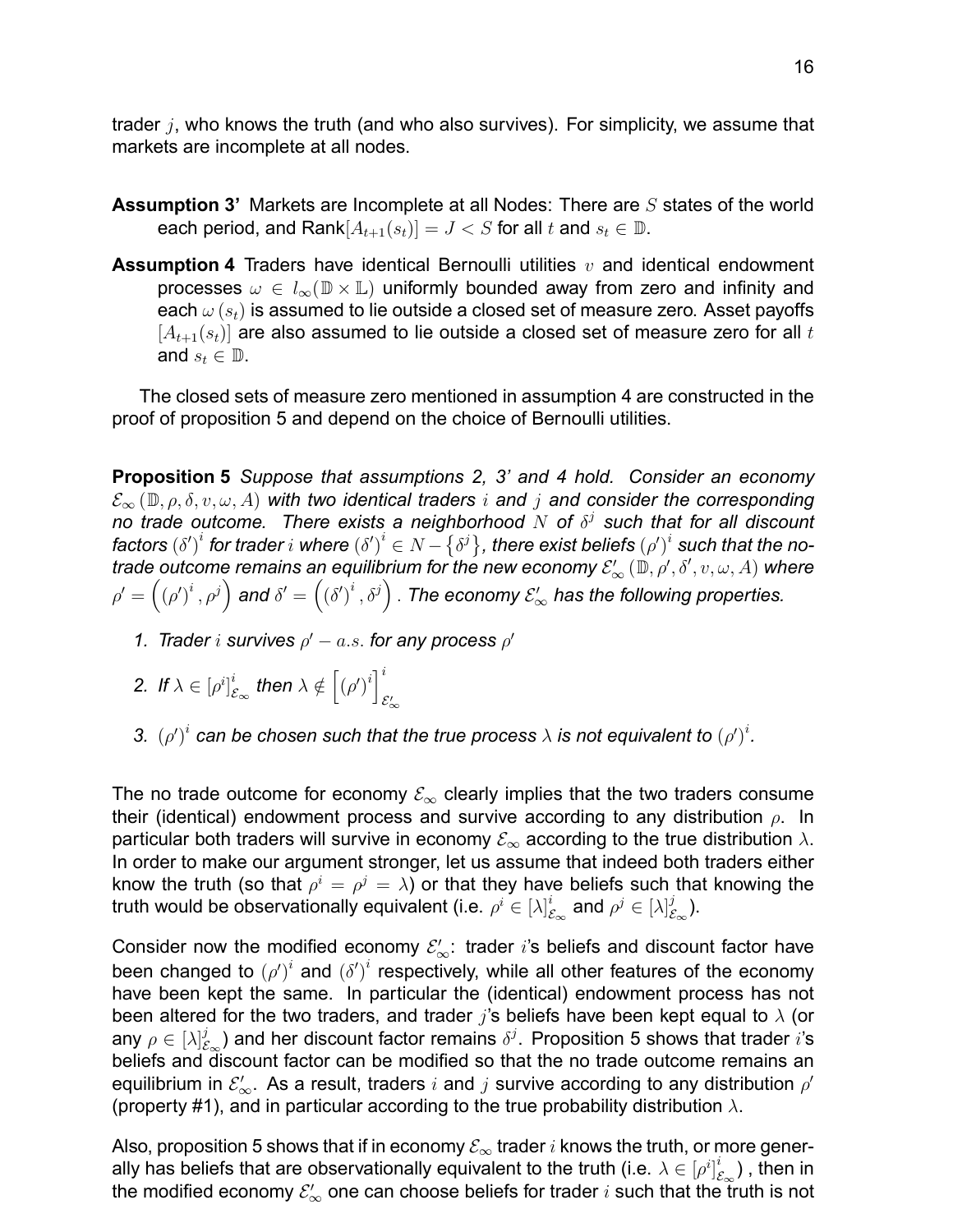observationally equivalent to her new beliefs  $(\rho')^i$  (i.e.  $\lambda \notin {\left[{{(\rho')}^i}\right]}^i$  $\mathcal{E}'_{\infty}$ ) (property #2). In particular, this means that if trader i were to adopt correct beliefs  $\chi$ , equilibrium prices for the economy  $\mathcal{E}^{\prime}_{\infty}$  would no longer satisfy her optimality conditions or budget constraints: therefore, the equilibrium prices and consumption streams that characterize economy  $\mathcal{E}'_\infty$  would no longer be an equilibrium for the economy  $\mathcal{E}''_\infty$   $(\mathbb{D}, \rho'', \delta', v, \omega, A)$ where  $\rho''=(\lambda,\rho^j)$  and  $\delta'=\left(\left(\delta'\right)^i,\delta^j\right)$  . This shows that the incorrect beliefs that trader  $i$  has adopted impact asset prices: if they were equal to the truth, the equilibrium outcome would be different.

Finally, property #3 states that beliefs for trader  $i$  may be chosen so that they are far from the truth  $\lambda$  in a probabilistic sense. In addition, note that the discount factor  ${(\delta')}^i$ may be chosen so that trader i is less patient than trader i and trader i has incorrect beliefs.

The construction of both the discount factor and the (incorrect) beliefs of trader  $i$  sheds light on the nature of the result. The discount factor and beliefs of trader  $i$  were built near those of trader  $j$  using a continuity argument that relies on the existence of incomplete markets in each period. The problem reduces to choosing conditional beliefs in each period and a suitable discount factor near the original ones: incomplete markets ensure that the number of unknowns (in this case, the vector of conditional beliefs) is larger than the number of equations. Incomplete markets therefore allow trader  $i$  to be less patient<sup>10</sup> than trader  $i$  and make counterveiling "cognitive mistakes" as captured by her beliefs that ensure that her consumption remains positive in each period. The model does not impose any particular condition on the nature of incomplete markets necessary to make this result possible: it only requires that the number of assets traded each period is smaller than the number of states each period. If endowments and payoffs are stationary and beliefs and the truth follow and iid process, Blume and Easley [10] show that a trader who survives almost surely with respect to the truth must have the highest survival index<sup>11</sup>. Here, trader  $i$  may be chosen to be more impatient and have incorrect beliefs so her survival index is smaller than trader  $j$ 's, yet she survives  $\lambda - a.s$ .

The paper by Beker and Chattopadhyay [4] sheds further light on the issue of survival of traders in incomplete markets economies. They consider a two trader economy with one good and a short-lived asset in each period that traders can use to hedge against their uncertain endowment. Under some conditions and in a fairly general setting, they show that if a trader's consumption is positive eventually then the consumption of the other trader must tend to zero eventually. Alternatively, it may be that both agents' consumption is arbitrarily close to zero infinitely often. Hence incomplete markets prevent heterogeneous traders from both keeping their consumption levels bounded away from zero: one of the two traders must vanish, even when both traders share the same discount factors and the same (possibly correct) beliefs. As a result, not only do incomplete markets not favour heterogeneity of beliefs but may indeed result in traders with correct beliefs vanishing from the markets. This may appear in contrast

<sup>&</sup>lt;sup>10</sup>Or more patient.

 $^{11}$ log  $\delta^k-I_\rho(\rho^k)$  where  $\delta^k$  is trader  $k$ 's discount factor and  $I_\rho(\rho^k)$  is the relative entropy of trader  $k$ 's beliefs with respect to the truth.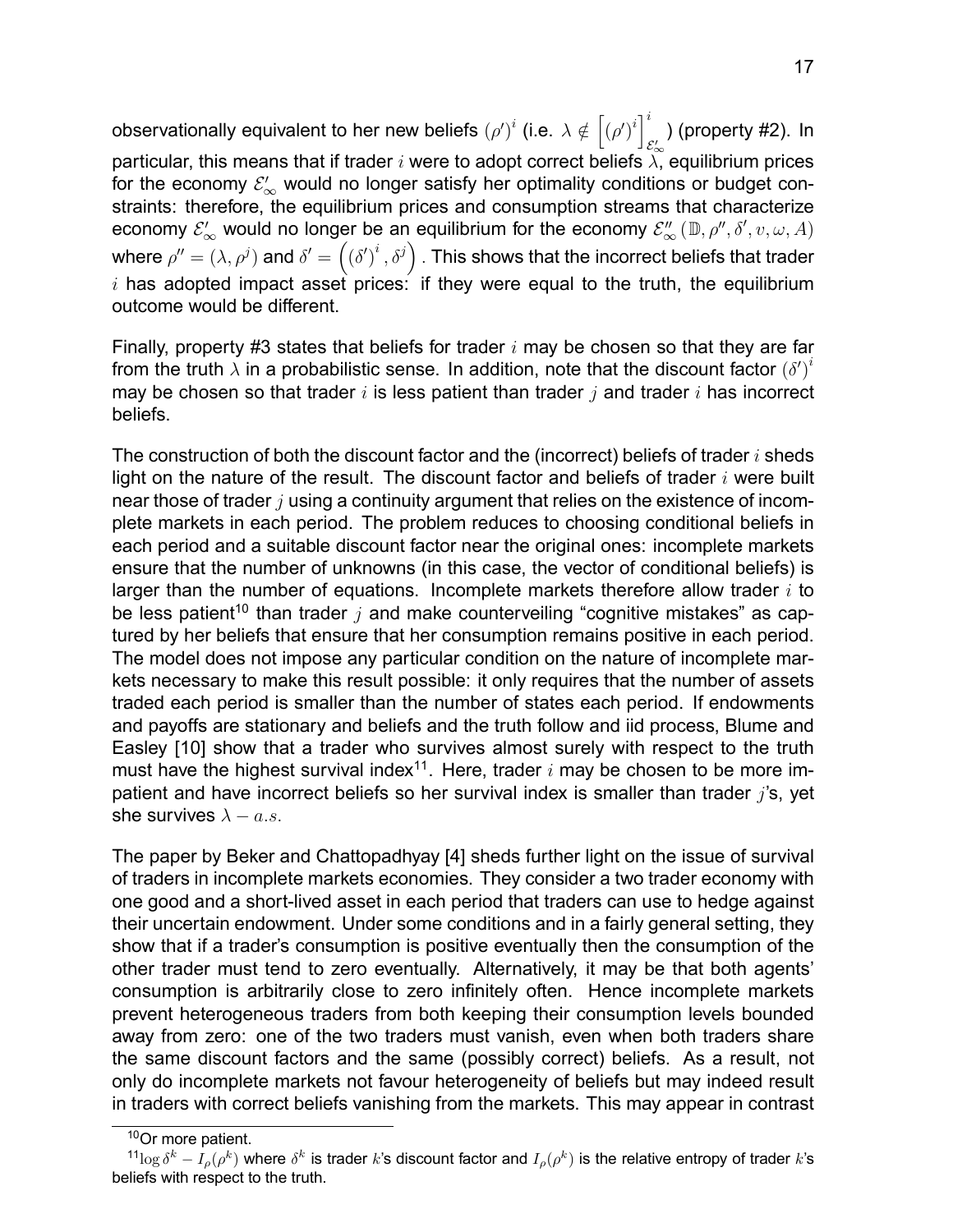with our result, where heterogeneity of beliefs in the long run is indeed favoured by market incompleteness.

However, the result in [4] requires that the ratio of marginal rates of substitution displays one period ahead conditional variability (see theorem 1 (ii) in [4]). In our notation, this would require that  $\frac{\rho_i(s_t|s_{t-1})}{\rho_i(s_t|s_{t-1})}$  $\rho_j(s_t|s_{t-1})$  $v'(c_2(s_t))/v'(c_1(s_t))$  $\frac{v'(c_2(s_t))/v'(c_1(s_t))}{v'(c_2(s_{t-1}))/v'(c_1(s_{t-1}))}$  displays conditional variability in the limit in the economy  $\mathcal{E}'_\infty.$  Notice however that this expression reduces to  $\frac{\rho_i(s_t|s_{t-1})}{\rho_i(s_t|s_{t-1})}$  $\frac{\rho_i(s_t|s_{t-1})}{\rho_j(s_t|s_{t-1})}$  since traders consume their endowments and have identical Bernoulli utility functions. In our construction of  $\rho_i(s_t|s_{t-1})$ , the probability of state  $s_t$  conditioning on state  $s_{t-1}$ , we use a continuity argument that ensures that conditional beliefs  $\rho_i\left(s_t\vert s_{t-1}\right)$  are near to  $\rho_j\left(s_t\vert s_{t-1}\right)$  for each period  $t$  and every path  $s_t.$  The same argument is used to construct trader i's discount factor within a neighborhood of the original discount factor  $\delta$ . Our construction complements the results of Beker and Chattophadyay [4] in that we display an example where both traders survive when the ratio of their marginal rates of substitution does not display one period ahead conditional variability in the limit. In addition, we have shown that the beliefs of one trader may be far from the truth in that they may not be equivalent to the true probability distribution.

Finally, note that our construction relies on the no-trade outcome in the setup of our economy. The no-trade outcome, in turn, relies on both traders being identical in every respect in the original economy  $\mathcal{E}_{\infty}$ ; endowments are arbitrary and therefore do not necessarily provide Pareto optimal equilibrium consumption streams.

# **7 Conclusion**

In this paper we model an infinite horizon economy, with a view to testing the market selection hypothesis under market incompleteness. We know from the literature (Sandroni [16], Blume and Easley [10]) that markets with a Pareto optimal outcome or, more narrowly, complete markets select for correct beliefs. All surviving traders have correct beliefs (i.e. beliefs that can be represented by probability distributions that merge with the truth). Both wealth and consumption of traders whose beliefs are incorrect converge to zero with true probability one. Hence in the long run heterogeneity of beliefs is not persistent and market outcomes reflect the true probability distribution over returns.

The motivation for our study lies in two counterexamples provided by Blume and Easley [10] that point to the fact that the same need not hold under market incompleteness. In this paper we show that incomplete markets do not select for correct beliefs. In particular we prove that when markets are incomplete the set of beliefs that is consistent with a trader's survival admits beliefs which are not equivalent to the truth, and these incorrect beliefs may matter.

We build our first result on the characterisation of the set of *observationally equivalent beliefs*. Given an economy and its corresponding equilibrium, this is the set of beliefs for a trader that are consistent with the same equilibrium allocation and prices. If a trader had to adopt different beliefs belonging to this set, the equilibrium outcome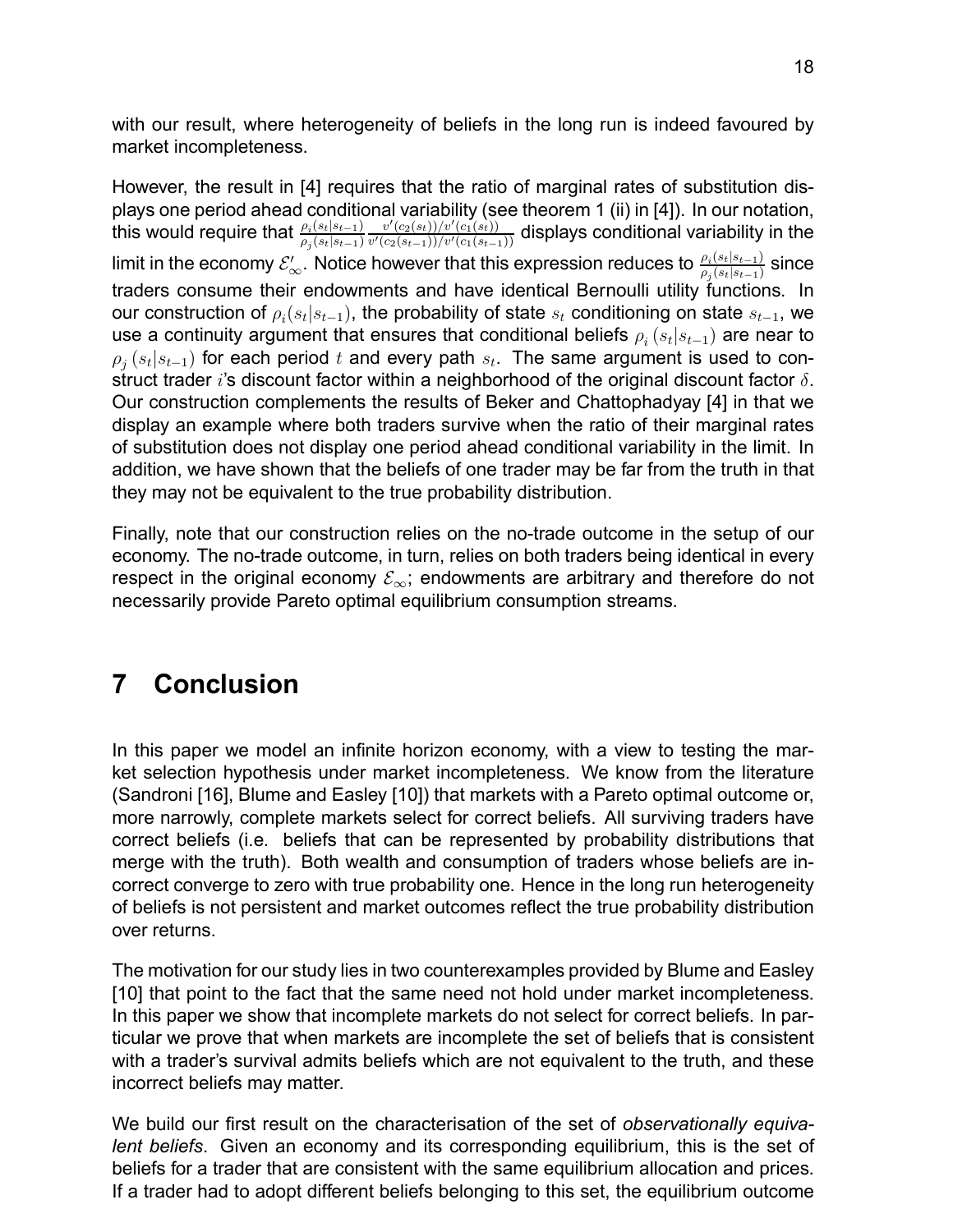would remain unchanged. We show that, while in complete market economies the set of observationally equivalent beliefs admits only one element, under market incompleteness this set is not a singleton. Moreover, it always admits probability distributions that are not equivalent to the truth. This result holds for all traders and in particular for surviving traders. Hence one can always find beliefs that differ significantly from the true probability distribution and that still allow a trader to survive and have an impact on market outcomes in the long run.

An immediate corollary of our result is that heterogeneity of beliefs is persistent: surviving traders need not share the same beliefs in the long run. Under incomplete markets asset prices reflect a range of underlying probability distributions that generate them. These distributions offer conflicting evidence on the probability of some events and influence asset prices.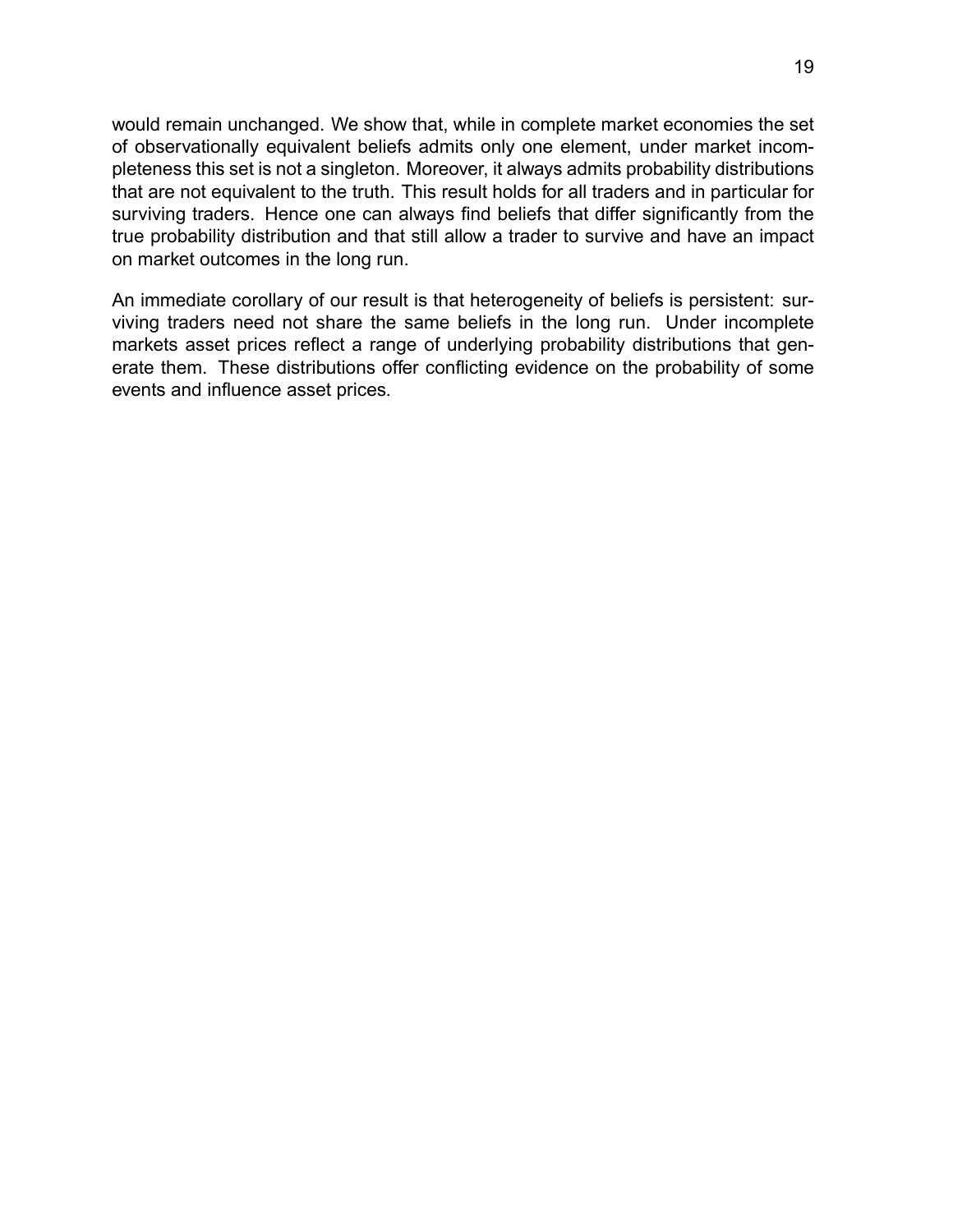### **8 Appendix**

#### **8.1 Preliminary**

The following proposition is used in the proof of proposition (2).

**Proposition 6** Suppose that  $(x, z)$ ,  $(p, q, (\pi^i)_{i \in I})$  is an equilibrium of an economy  $\mathcal{E}_{\infty}$   $(\mathbb{D}, \rho, \delta, v, \omega, A)$ . Let  $\left(\lambda^{i}\right)_{i\in\mathbb{I}}$  be probability distributions on  $\left(\mathbb{S},\mathcal{F}\right)$  such that:

$$
q_j(s_t) = \sum_{s_{t+1} \in \{(s_t, s) : s \in T\}} \frac{\lambda^i(C(s_{t+1})) \delta_i v_1^i(x^i(s_{t+1}))}{\lambda^i(C(s_t)) v_1^i(x^i(s_t))} A_j(s_{t+1}) \text{ for all } s_t \in T^t, j \in J, t \in \mathbb{T}
$$

Then  $(\lambda^i)_{i\in\mathbb{I}}$  are observationally equivalent to  $(\rho^i)_{i\in\mathbb{I}}$ .

**Proof.** Set:

$$
\psi^i(s_t) = \delta^t_i v^i_1(x^i(s_t)) \lambda^i(C(s_t)) \text{ for all } s_t \in T^t, t \in \mathbb{T}
$$

So the no-arbitrage condition is satisfied:

$$
\psi^i(s_t)q_j(s_t) = \sum_{s_{t+1} \in \{ (s_t, s) : s \in T \}} \psi^i(s_{t+1}) A_j(s_{t+1}) \text{ for all } s_t \in T^t, j \in J, t \in \mathbb{T}
$$

Note that the other FOCs of trader i's optimization problem are satisfied. Indeed, we know that:

$$
\rho^i(C(s_t))\delta^t_i v^i_l(x^i(s_t)) = \pi^i(s_t) p_l(s_t) \text{ for all } s_t \in T^t, l \in \mathbb{L}, t \in \mathbb{T}
$$

So that:

$$
\frac{\rho^i(C(s_t))\delta_i^t}{\pi^i(s_t)}v_l^i(x^i(s_t)) = p_l(s_t) \text{ for all } s_t \in T^t, l \in \mathbb{L}, t \in \mathbb{T}
$$

So that (with  $p_1(s_t) = 1$ ):

$$
\frac{p_l(s_t)}{p_1(s_t)} = p_l(s_t) = \frac{v_l^i(x^i(s_t))}{v_1^i(x^i(s_t))} \text{ for all } s_t \in T^t, l \in \mathbb{L}, t \in \mathbb{T}
$$

So, given that:

$$
\delta_i^t v_1^i(x^i(s_t))\lambda^i(C(s_t)) = \psi^i(s_t) \text{ for all } s_t \in T^t, t \in \mathbb{T}
$$
 (8)

It follows that:

$$
\delta_i^t \frac{v_l^i(x^i(s_t))}{p_l(s_t)} \lambda^i(C(s_t)) = \psi^i(s_t) \text{ for all } s_t \in T^t, l \in \mathbb{L}, t \in \mathbb{T}
$$

Or:

$$
\lambda^{i}(C(s_t))\delta^{t}_{i}v^{i}_{l}(x^{i}(s_t)) = \psi^{i}(s_t)p_{l}(s_t) \text{ for all } s_t \in T^{t}, l \in \mathbb{L}, t \in \mathbb{T}
$$

So all FOCs are satisfied. Since  $(x, z), (p, q, (\pi^i)_{i \in \mathbb{I}})$  is an equilibrium with transversality condition for the economy  $\mathcal{E}_{\infty}$  ( $\mathbb{D}, \rho, v, \omega, A$ ), it follows from theorem 5.2 of [15] that  $((x, z), (p, q))$  is an equilibrium with implicit debt constraint for the economy  $\mathcal{E}_{\infty}(\mathbb{D}, \rho, v, \omega, A)$ .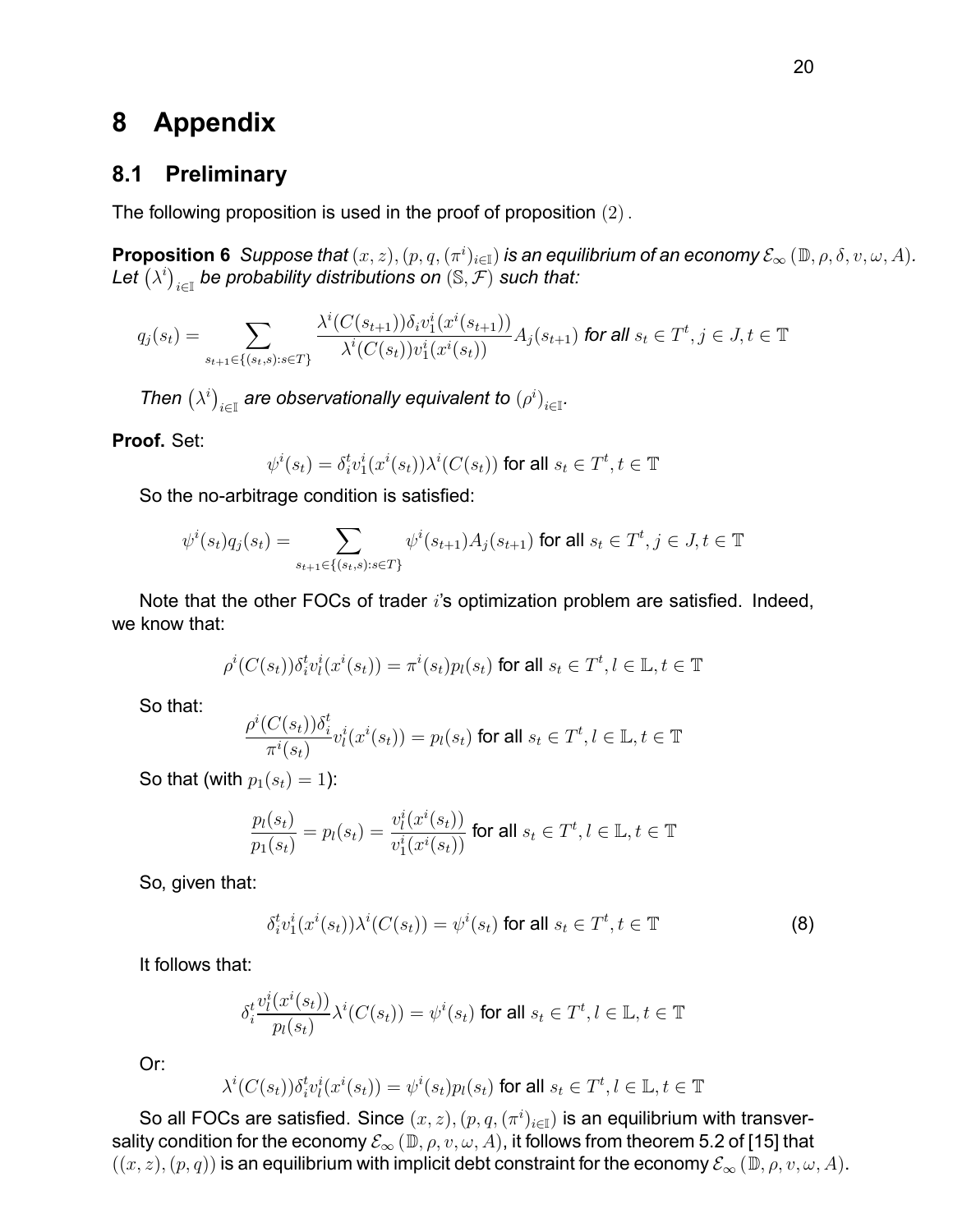So  $(qz^i) \in l_\infty(\mathbb{D})$  for all  $i \in \mathbb{I}$ . So  $((x, z), (p, q))$  is an equilibrium with implicit debt constraint for the economy  $\mathcal{E}_\infty(\mathbb{D},\succeq',\omega,A)$ . Since preferences in the economy  $\mathcal{E}_\infty(\mathbb{D},\succeq'$ ,  $\omega$ , A) satisfy assumptions  $A1-A6$  in [15], theorem 5.2 of [15] implies the existence of present value vectors  $\nu^i,$   $i\in\mathbb{I}$  so that  $(x,z), (p,q,(\nu^i)_{i\in\mathbb{I}})$  is an equilibrium with transversality condition for the economy  $\mathcal{E}_\infty(\mathbb{D},\succeq',\omega,A).$  Incidentally, it follows that  $\nu^i=\psi^i$  for all  $i \in \mathbb{I}$ , since  $(\nu^i)_{i \in \mathbb{I}}$  satisfies equation  $(8)$ .

### **8.2 Proof of Proposition** (1)

**Proof.** Suppose not. Then there exists an equilibrium  $(x, z), (p, q, (\psi^i)_{i \in \mathbb{I}})$  where trader  $i$ 's preferences are represented by the expected utility  $\mathbb{E}^{\lambda^i}\left[\sum_{i=1}^{n} \right]$  $\sum_{t\in\mathbb{T}}\delta_i^t$  $\left[\begin{smallmatrix} t \\ i\end{smallmatrix}\begin{smallmatrix} v^i(x_t^i) \end{smallmatrix} \right]$ . Note that  $(\psi^i)_{i\in\mathbb{I}}$  must satisfy:

$$
q_j(s_t) = \sum_{s_{t+1} \in \{(s_t, s) : s \in T\}} \frac{\psi^i(s_{t+1})}{\psi^i(s_t)} A_j(s_{t+1}) \text{ for all } s_t \in T^t, j \in J, t \in \mathbb{T}
$$

Set  $\psi^i_{t+1}(s_t) = \left(\psi^i(s_t,1),...,\psi^i(s_t,S)\right)$ . So, the above equation in matrix form is:

$$
q(s_t) = \frac{\psi_{t+1}^i(s_t)}{\psi^i(s_t)} A_{t+1}(s_t) \text{ for all } s_t \in T^t, t \in \mathbb{T}
$$

Where  $A_{t+1}(s_t)$  is an  $S \times j(s_t)$  matrix and  $q(s_t)$  is a  $1 \times j(s_t)$  vector. Since markets are complete,  $A$  is square and has full rank. So the above equation has a unique solution, which we know is  $\frac{\pi^i_{t+1}(s_t)}{\pi^i(s_t)}$  $\frac{\dot{t}_{t+1}(s_t)}{\pi^i(s_t)}.$  Hence  $\frac{\psi_{t+1}^i(s_t)}{\psi^i(s_t)}$  $\frac{\pi^i_{t+1}(s_t)}{\psi^i(s_t)} = \frac{\pi^i_{t+1}(s_t)}{\pi^i(s_t)}$  $\frac{\frac{t}{t+1}(s_t)}{\pi^i(s_t)}$  for all  $s_t \in T^t, t \in \mathbb{T}.$  Finally, in period  $0, \, \psi(s_0) = \pi(s_0)$  by construction. So  $\psi^i = \pi^i$ . So equation  $(8)$  implies that  $\lambda^i(C(s_t))=\rho^i(C(s_t))$  for  $s=(s_t,..)\in \mathbb{S}.$  So  $\lambda^i$  and  $\rho^i$  agree on sets in  $\cup_{t\in \mathbb{N}}\mathcal{F}_t.$  This set is closed under finite intersections and hence is a  $\pi$ -system. The  $\pi - \lambda$  theorem and it's implication (theorem 3.3 in [7]) in turn implies that  $\lambda^i=\rho^i$ , a contradiction.

#### **8.3 Proof of Proposition** (2)

**Proof.** Choose a process  $\lambda^i(C(s_t)) \in [0,1]$  for all  $s_t \in \mathbb{D}$  so that  $\lambda^i(C(s_0)) = 1$  and:

$$
\sum_{s_{t+1} \in \{(s_t, s) : s \in T\}} \left[ \delta_i v_1^i(x^i(s_{t+1})) A_j(s_{t+1}) \right] \lambda^i(C(s_{t+1})) = v_1^i(x^i(s_t)) q_j(s_t) \lambda^i(C(s_t))
$$
\n
$$
\sum_{s_{t+1} \in \{(s_t, s) : s \in T\}} \lambda^i(C(s_{t+1})) = \lambda^i(C(s_t))
$$

Then, by Kolmogorov's Existence Theorem (see theorem 36.1 in Billingsley [7]),  $\lambda^i$ is a probability distribution on  $(T^\infty,\mathcal{F})$ , proposition  $(6)$  applies and  $\big(\lambda^i\big)_{i\in\mathbb{I}}$  are observationally equivalent to  ${(\rho^i)}_{i\in\mathbb{I}}.$  We simplify this system by rewriting it.

$$
\sum_{s_{t+1} \in \{(s_t, s) : s \in T\}} \left[ \delta_i v_1^i(x^i(s_{t+1})) A_j(s_{t+1}) \right] \lambda^i(s_{t+1}|s_t) = v_1^i(x^i(s_t)) q_j(s_t)
$$
(9)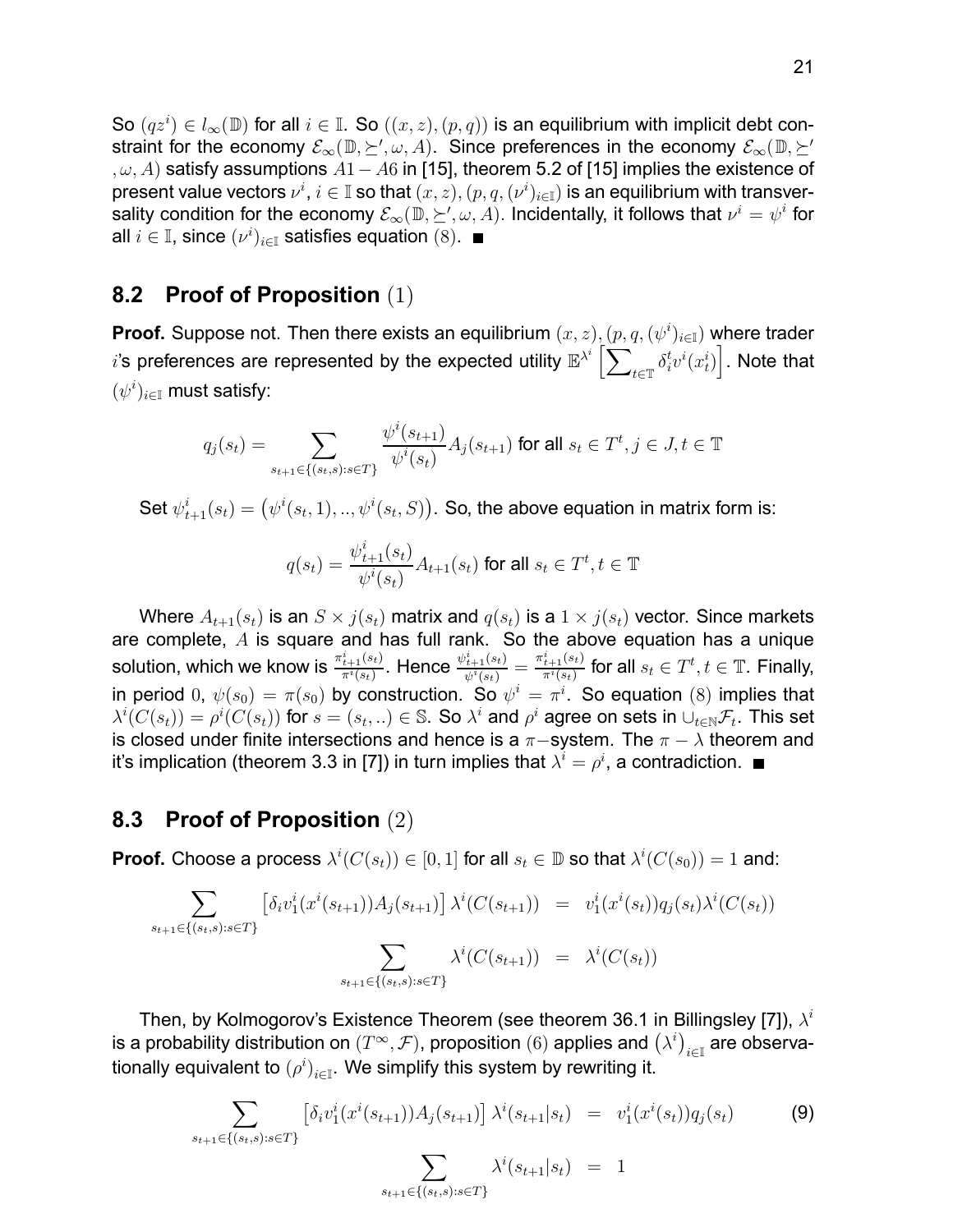Given a process  $\lambda^i(s_{t+1}|s_t)$ , one can reconstruct a probability distribution on  $(T^\infty,\mathcal{F})$ by setting, recursively:

$$
\begin{array}{rcl}\n\lambda^i(C(s_1)) & = & \lambda^i(s_1|s_0)\lambda^i(C(s_0)) = \lambda^i(s_1|s_0) \text{ for all } s_1 = (s_0, s) \\
\lambda^i(C(s_{t+1})) & = & \lambda^i(s_{t+1}|s_t)\lambda^i(C(s_t)) \text{ for all } s_{t+1} = (s_t, s) \text{ for } t \in \mathbb{T} - \{0\}\n\end{array}
$$

Set  $\lambda^i(.|s_t)=\rho^i(.|s_t)$  for all  $s_t\neq \widetilde{s}_{\tilde{t}}.$   $\lambda^i(.|\widetilde{s}_{\tilde{t}})$  is chosen such that  $\lambda^i(.|\widetilde{s}_{\tilde{t}})\neq \rho^i(.|\widetilde{s}_{\tilde{t}})$  and such that system of equations (9) is satisfied (this is possible because markets are incomplete, see below). Then the resulting probability distribution  $\lambda^i$  is different from  $\rho^i$  but observationally equivalent to  $\rho^i$ , by proposition  $(6)$  in section  $(8.1)$  .

How to choose an appropriate  $\lambda^i(.|\tilde{s}_{\tilde{t}}) \neq \rho^i(.|\tilde{s}_{\tilde{t}})$ : Note that the set of equations in (9) can be rewritten as:

$$
M^{i}(s_{t})\lambda^{i}(.|s_{t}) = q(s_{t})
$$

Where:

$$
M^{i}(s_{t}) = \frac{\delta_{i}}{v_{1}^{i}(x^{i}(s_{t}))} \begin{bmatrix} v_{1}^{i}(x^{i}(s_{t+1}^{1})) A_{1}(s_{t+1}^{1}) & \dots & v_{1}^{i}(x^{i}(s_{t+1}^{S})) A_{1}(s_{t+1}^{S}) \\ \vdots & \vdots & \ddots & \vdots \\ v_{1}^{i}(x^{i}(s_{t+1}^{1})) A_{J}(s_{t+1}^{1}) & \dots & v_{1}^{i}(x^{i}(s_{t+1}^{S})) A_{J}(s_{t+1}^{S}) \end{bmatrix}
$$

Note that  $M^i(\tilde{s}_{\tilde{t}})$  has full rank equal to the rank of  $A_{\tilde{t}+1}(\tilde{s}_{\tilde{t}},\,)< S.$  Since we know that  $\rho^i(.|\widetilde{s}_{\tilde{t}})$  solves the system of equations in  $(9)$ , we know the solution set  $\Lambda(\widetilde{s}_{\tilde{t}})$  is linear and of dimension at least 1. We know that  $\rho^i(.|\tilde{s}_{\tilde{t}})\in \mathbb{R}^S_{++}$  and is interior to the unit simplex, by construction. Using the sup norm  $(\|x\|_S\,=\, \sup_{i\in S}|x_i|)$ , choose an  $\varepsilon>0$  sufficiently small such that  $B_\varepsilon(\rho^i(.|\tilde{s}_{\tilde{t}}))\subset\mathbb{R}^S_{++}$ , and choose an element  $\bar{\lambda}^i(.|\tilde{s}_{\tilde{t}})\in$  $B_\varepsilon(\rho^i(.|\tilde{s}_{\tilde{t}}))\cap \Lambda(\tilde{s}_{\tilde{t}})$  such that  $\bar{\lambda}^i(.|\tilde{s}_{\tilde{t}})\neq \rho^i(.|\tilde{s}_{\tilde{t}}).$ 

### **8.4 Proof of Proposition** (4)

**Proof.** We use the construction in the proof of proposition (2) by choosing  $\varepsilon = \varepsilon_0$  at the end of the proof. On each path  $s \in A_i$ , build a probability distribution  $\lambda^i$  by choosing  $\lambda^i(.|s_t)\in [B_{\varepsilon_0}(\rho^i(.|s_t))\cap \Lambda(s_t)]-B_{\varepsilon_0/2}(\rho^i(.|s_t))$  for all  $s_t,t\in\mathbb{T}$  such that Rank $(A_j(s_t,t+1))$  $(1)) < S$  and such that  $s = (s_t, ...)$ . If the rank condition is not satisfied on these paths, choose  $\lambda^i(.|s_t) = \rho^i(.|s_t)$ . For paths  $s \notin A_i$ , choose  $\lambda^i(.|s_t) = \rho^i(.|s_t)$ .

For each path  $s \in A_i$ , we show that:

$$
\lim_{t \to +\infty} \sup_{B \in \mathcal{G}} |\lambda_{s_t}^i(B) - \rho_{s_t}^i(B)| \ge \frac{\varepsilon_0}{2} \tag{10}
$$

Where  $\mathcal{G} = \{C(s_t) : s = (s_t, ...)$  for all  $t \in \mathbb{T}\}$ . Then we show that:

$$
\lim_{t \to +\infty} \sup_{B \in \mathcal{G}} |\lambda_{s_t}^i(B) - \rho_{s_t}^i(B)| \le \lim_{t \to +\infty} \sup_{B \in \mathcal{F}} |\lambda_{s_t}^i(B) - \rho_{s_t}^i(B)| \text{ when } \mathcal{G} \subset \mathcal{F}
$$
 (11)

This in turn implies that  $\lim_{t\to +\infty} \sup_{B\in\mathcal{F}}|\lambda_s^i$  $\frac{i}{s_{t}}(B)-\rho^{i}_{s_{t}}(B)|>0$  on a set of paths that trader  $i$  assigns positive measure. Blackwell and Dubins' result implies in turn that  $\lambda^i$ and  $\rho^i$  are not equivalent.

We now show inequality  $(10)$  . On a path  $s \in A_i,$  let  $a_t = \sup_{B \in \mathcal{G}} |\lambda_s^{i}|$  $s_t(B) - \rho_{s_t}^i(B)$ and  $a = \lim_{t \to +\infty} a_t$ . Suppose that  $a < \frac{\varepsilon_0}{2}$ . Choose  $\delta > 0$  such that  $B_\delta(a) \cap \{\frac{\varepsilon_0}{2}\} = \varnothing$ . There is a  $T_\delta\in\mathbb{T}$  such that  $t\geq T_\delta\Rightarrow |a_t-a|<\delta.$  Since  $a_t<\frac{\varepsilon_0}{2}$  $\frac{\varepsilon_0}{2}$  for  $t\geq T_\delta$ , it follows that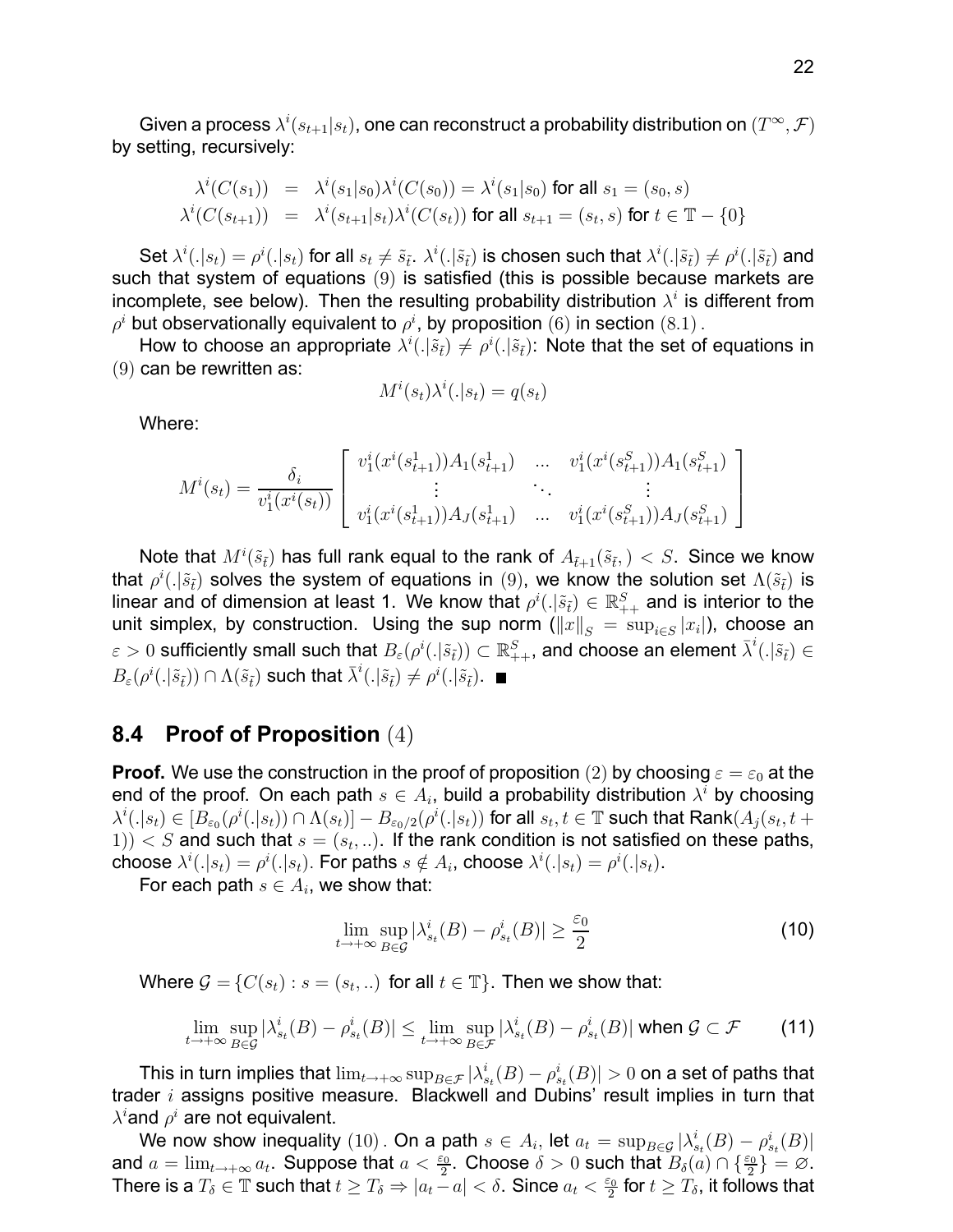$|\lambda_s^i$  $\frac{i}{s_t}(B)-\rho^i_{s_t}(B)|<\frac{\varepsilon_0}{2}$  $\frac{\varepsilon_0}{2}$  for  $t\geq T_\delta.$  But this contradicts the existence of a  $B\in\mathcal{G}$  such that  $|\lambda_s^i$  $s_{s_t}(B)-\rho^i_{s_t}(B)|\geq \frac{\varepsilon_0}{2}$  i.o. on path  $s\in A_i.$  Take  $B=C(s_{t+1})$  where  $s_{t+1}=(s_t,s)$  and where  $s$  is chosen such that  $\left|\lambda^i(s|s_t) - \rho^i(s|s_t)\right| \geq \frac{\varepsilon_0}{2}$  $\frac{\varepsilon_0}{2}.$  This  $s$  must exist by construction of  $\lambda^i(.|s_t).$ 

Inequality  $(11)$  is obvious: let  $a_t = \sup_{B \in \mathcal{G}} |\lambda_s^i|$  $\mathcal{L}_{s_t}^{i}(B)-\rho_{s_t}^{i}(B)|$  and  $a=\lim_{t\rightarrow+\infty}a_t$  and  $b_t = \sup_{B \in \mathcal{F}} |\lambda_s^i|$  $s_{s_t}(B)-\rho^i_{s_t}(B)|$  and  $b=\lim_{t\to+\infty}b_t.$  Suppose that  $a>b.$  Let  $\eta=a-b>0.$ Choose  $\varepsilon = \frac{\eta}{4}$  $\frac{q}{4}.$  There exists a  $T_\varepsilon\in\mathbb{T}$  such that  $t\geq T_\varepsilon\Rightarrow |a_t-a|<\varepsilon$  and  $|b_t-b|<\varepsilon.$ So if  $t \geq T_{\varepsilon}$ ,  $a_t > b_t$  so  $a_t > \frac{a_t + b_t}{2} \geq \sup_{B \in \mathcal{G}} |\lambda_s^i$  $s_t^{i}(B)-\rho_{s_t}^{i}(B)|$  so  $a_t$  is not the sup, a contradiction.

### **8.5 Proof of Proposition** (5)

**Proof.** Consider an economy with 2 identical traders where  $\rho$ ,  $\delta$ ,  $v$  represent common beliefs, discount factors, and Bernoulli utility. Consider the matrices:

$$
B(s_t) = \begin{bmatrix} v_1(\omega(s_{t+1}^1))A_1(s_{t+1}^1) & \dots & v_1(\omega(s_{t+1}^S))A_1(s_{t+1}^S) \\ \vdots & \vdots & \vdots \\ v_1(\omega(s_{t+1}^1))A_J(s_{t+1}^1) & \dots & v_1(\omega(s_{t+1}^S))A_J(s_{t+1}^S) \end{bmatrix}
$$

Here,  $s_{t+1}$  is a  $S \times 1$  vector where  $(s_t,s)$  is its  $s-$ th element. For each period  $t$  and each state  $s_t$ , consider the set  $(A^*(s_{t+1}), \omega^*(s_{t+1})) \in \mathbb{R}^{S \times J} \times \mathbb{R}^S$  such that the  $1 \times S$ vector  $I = (1,..,1) \in \mathsf{Span}B(s_t)$ . So  $(A^*(s_{t+1}), \omega^*(s_{t+1}))$  is the set of all payoffs and endowments such that the matrix  $\begin{bmatrix} B(s_t) \\ r \end{bmatrix}$ I 1 is not of full rank. This is a closed set of measure zero in the space  $\mathbb{R}^{S\times J}\times\mathbb{R}^S$ ; the proof is an application of the pre-image theorem. See pages 21 and 27 of Guillemin and Pollack [14]. For each period  $t$ , and for each state  $s_t$ , choose  $(A\left( s_{t+1} \right),\omega \left( s_{t+1} \right))$  outside of this closed set of measure zero; choose endowments  $\omega$  for each agent so that endowments of agent i are equal to endowments of agent  $j$ .

Let  $(x, z), (q, (\pi^k)_{k \in \{i, j\}})$  be a corresponding no-trade equilibrium outcome for this economy, labelled  $\mathcal{E}$ . The asset price process is represented by the equation  $q(s_t)$  =  $M(s_t)\rho(.|s_t)$  where  $M(s_t)=\frac{\delta B(s_t)}{v_1(\omega(s_t))}.$  This price process  $q\in l_\infty\left(\mathbb{D}\times J\right);$  this is because the endowment process is uniformly bounded away from zero and from infinity. For each node  $s_t$ , choose  $\mu(s_t)>0$  and  $\rho^i(.|s_t)\in \mathbb{R}^S_{++}$  such that:

$$
\frac{q(s_t)}{(1+\mu(s_t))} = M(s_t)\rho^i(.|s_t)
$$
\n(12)

And such that:

$$
\sum_{s_{t+1}\in\{(s_t,s):s\in T\}} \rho^i(s_{t+1}|s_t) = 1 \tag{13}
$$

Rewriting equations  $(12)$  and  $(13)$ , the system of equations  $B(s_t) \rho^i(.|s_t) = \frac{q(s_t) v_1(\omega(s_t))}{\delta(1+\mu(s_t))}$ and  $\sum\nolimits_{s_{t+1}\in\{(s_t,s):s\in T\}}\rho^i(s_{t+1}|s_t)\,=\,1$  has a non-empty solution set because by construction,  $\begin{bmatrix} B(s_t) \\ I \end{bmatrix}$ I 1 is of full rank less than or equal to  $S$ . Denote this set by  $\Lambda(s_t)$ . Choose  $\mu(s_t) > 0$  sufficiently close to zero so that  $\Lambda(s_t) \cap B_{\frac{\varepsilon_0}{2}}(\rho(.|s_t)) \neq \emptyset$ . This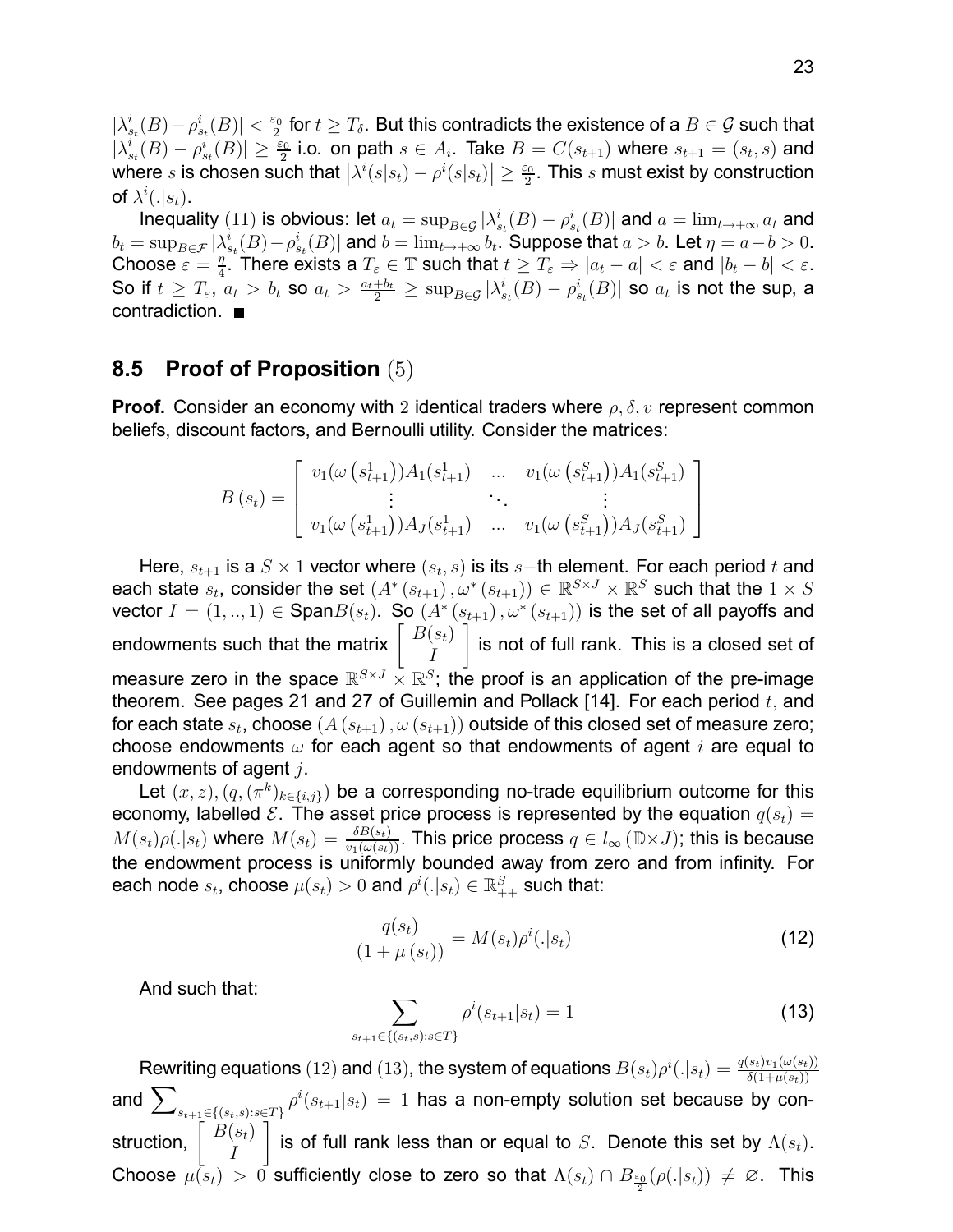guarantees a solution  $\rho^i(.|s_t) \in \mathbb{R}^S_{++}$  which is  $\frac{\varepsilon_0}{2}$ -bounded away from the unit simplex. Choose such  $(\mu(s_t), \rho^i(.|s_t))$  for all  $s_t, t \in \mathbb{T}$ . Note that a unique  $\mu = \mu(s_t)$ can be chosen such that  $\mu > 0$ . This is because the price sequence  $q(s_t)$  is uniformly bounded. Using Kolmogorov's existence theorem, construct a  $\rho^i$ , a probability distribution on  $(\mathbb{S},\mathcal{F})$  that represents trader  $i$ 's beliefs whose marginals equal  $\rho^i(.|s_t),$ marginals that are  $\frac{\varepsilon_0}{2}$ -bounded away from the unit simplex. Also, choosing  $\mu$  such that  $\delta\,(1+\mu)\,<\,1$ , let  $\delta^i\,=\,\delta\,(1+\mu)$  represent trader i's discount factor. Notice now that  $(x,z),(p,\frac{q}{1+\mu},(\pi^k)_{k\in\{i,j\}})$  is a (no-trade) equilibrium for the economy  $\mathcal E'$  where  $\mathcal E'$  is identical to the economy  $\mathcal E$  except that agent  $i$  has beliefs  $\rho^i$  and a discount factor  $\delta^i.$ Because  $\frac{q(s_t)}{1+\mu}\neq q(s_t)$  for all  $s_t,t\in\mathbb{T},$  we have that if  $\rho'\in[\rho]_{\mathcal{E}}^i$  $\frac{i}{\mathcal{E}}$  then  $\rho' \notin \left[\rho^i\right]_{\mathcal{E}}^i$  $_{\mathcal{E}^{\prime}}^{^{\imath}}$ . This shows property  $\sharp 2$ . Property #1 holds because it's a no-trade equilibrium and endowments are assumed uniformly bounded away from zero.

The same construction can be made by choosing  $\mu$  such that  $\mu < 0 < \delta (1 + \mu) < 1$ hence we can construct a small neighborhood around  $\delta$  around which we can construct the the economy  $\mathcal{E}'$  by choosing trader  $i$ 's discount factor, such that  $\delta^i\neq\delta.$  Property #3 follows from the fact that  $\rho^i$ 's conditional probabilities are uniformly bounded away from the unit simplex and proposition  $(4)$  applies.  $\blacksquare$